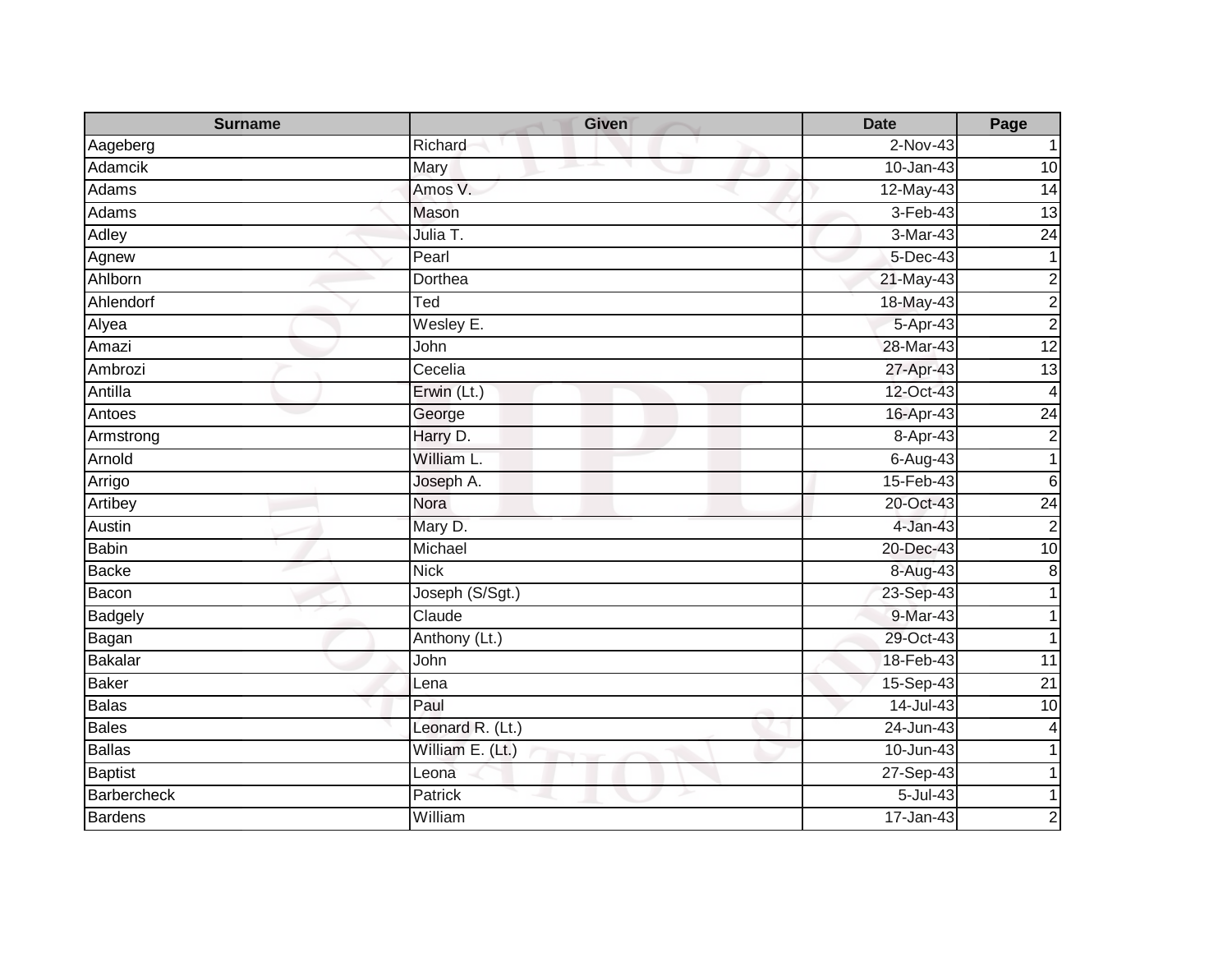| <b>Bark</b>      | William         | 26-May-43     | 21              |
|------------------|-----------------|---------------|-----------------|
| <b>Barnes</b>    | W.G.            | 26-Feb-43     | $\overline{17}$ |
| <b>Barrett</b>   | Thomas R.       | 18-Apr-43     | $\overline{22}$ |
| <b>Bartuska</b>  | Edward          | 10-Jan-43     | $\overline{14}$ |
| Bazarko          | Jacob           | 23-Sep-43     | 16              |
| <b>Beatty</b>    | William R.      | 9-Sep-43      | $\mathbf{1}$    |
| <b>Beck</b>      | Anthony         | 20-Jan-43     | $\overline{16}$ |
| <b>Beck</b>      | Mamie           | 10-Feb-43     | 19              |
| Beckman          | Hermine         | 15-Feb-43     | $\overline{c}$  |
| <b>Behrens</b>   | <b>Henry</b>    | 24-Feb-43     | $6\phantom{1}$  |
| <b>Beishline</b> | Ralph           | 10-Feb-43     | $\overline{19}$ |
| Bell             | Agnes H.        | 16-Apr-43     | 24              |
| <b>Belork</b>    | Michael         | 7-Mar-43      | $\overline{12}$ |
| Belshaw          | Margaret J.     | 24-Dec-43     | $\overline{c}$  |
| Bennett          | Charles W.      | 8-Apr-43      | $\overline{c}$  |
| <b>Bensic</b>    | Imbro           | 18-Jan-43     | $\overline{2}$  |
| Berczeli         | Julia M.        | 4-Mar-43      | 10              |
| Bergen           | Francis         | 24-Oct-43     | $\overline{c}$  |
| Berghian         | Peter           | 21-Apr-43     | 26              |
| Berkovitz        | Arthur (Sgt.)   | 11-Jun-43     | 18              |
| Berkowicz        | Peter M. (Sgt.) | 3-Oct-43      | 12              |
| Berner           | Henry           | 11-Mar-43     | $\frac{1}{8}$   |
| <b>Beyler</b>    | <b>Marie</b>    | 13-Apr-43     | $\overline{2}$  |
| Bezvoda          | Peter           | 6-Aug-43      | $\overline{23}$ |
| Bialoglowicz     | Michael         | 24-Feb-43     | $\overline{2}$  |
| Bicancic         | Peter (Pfc.)    | $28 - Apr-43$ | $\overline{25}$ |
| <b>Bieder</b>    | Louis           | $26 - Jan-43$ |                 |
| <b>Billick</b>   | Mary            | 27-Apr-43     | $\overline{2}$  |
| <b>Birkich</b>   | James           | 25-Oct-43     |                 |
| <b>Birkich</b>   | John Peter      | 25-Oct-43     |                 |
| <b>Blake</b>     | Charles (Sgt.)  | 25-Aug-43     |                 |
| Blanchard        | James K. (Pvt.) | 28-May-43     |                 |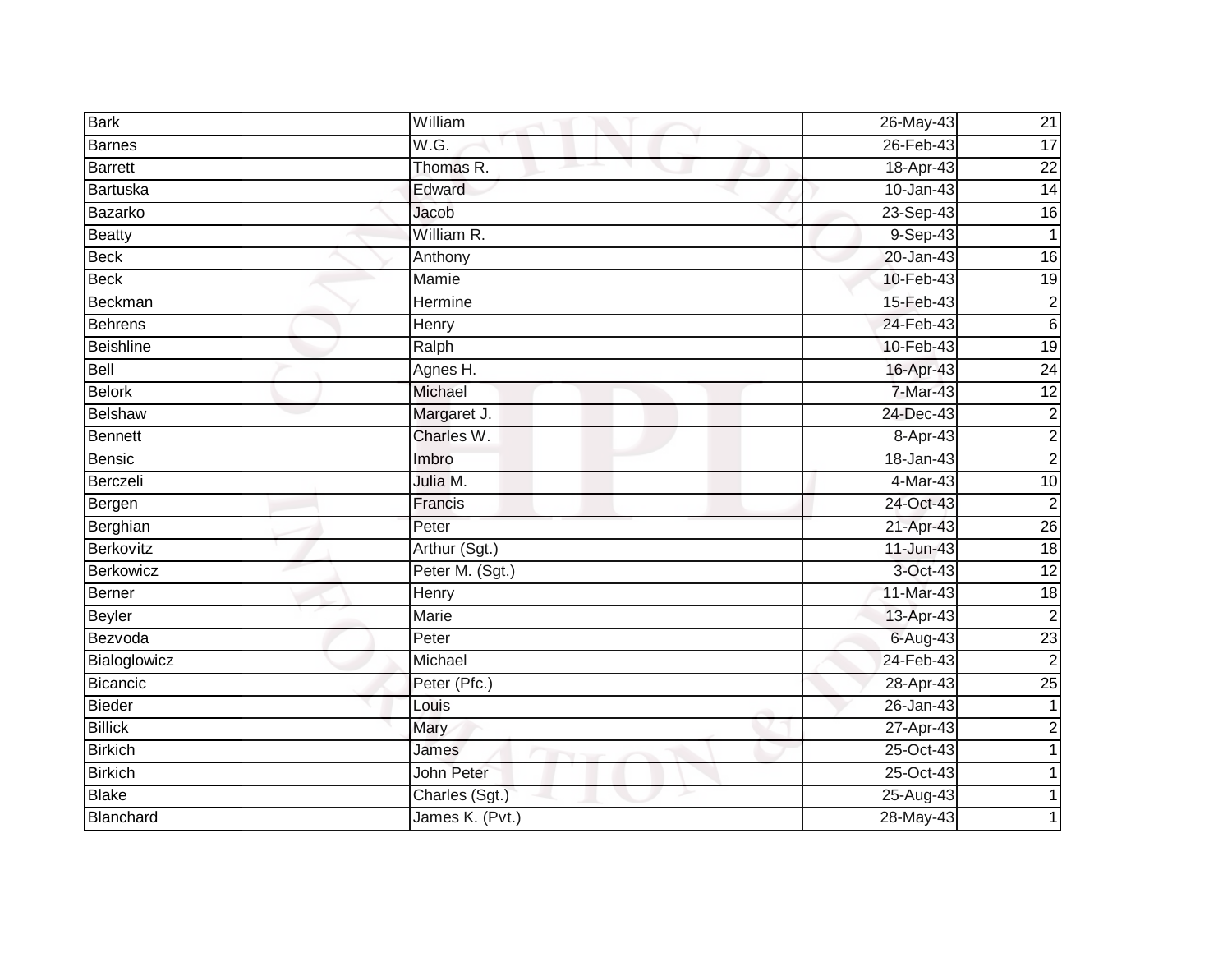| Blankenburg       | Ethel            | 4-Feb-43      | $\overline{c}$  |
|-------------------|------------------|---------------|-----------------|
| Bloesch           | Ernest J. (Rev.) | 20-Sep-43     |                 |
| <b>Blosky</b>     | John             | $2-May-43$    | 13              |
| Bluethmann        | C.C.             | 1-Mar-43      | 10              |
| <b>Bobal</b>      | Anna             | $24$ -Jan-43  | $\overline{c}$  |
| <b>Bohling</b>    | Edward J.        | 26-Aug-43     | 1               |
| <b>Boness</b>     | Minnie A.        | $1-Feb-43$    | $\overline{2}$  |
| Bonkowcki         | Mary             | 10-May-43     | 11              |
| <b>Bonner</b>     | Robert (Pvt.)    | 19-Jul-43     |                 |
| <b>Borden</b>     | W.W.             | 15-Mar-43     |                 |
| <b>Bosak</b>      | Thomas           | 1-Apr-43      | $\overline{16}$ |
| Bowen             | Elvin T.         | $2-Apr-43$    | $\overline{21}$ |
| Bowen             | Zenas J.         | 7-Oct-43      |                 |
| <b>Boyd</b>       | Eleanor          | 9-Feb-43      | 2               |
| <b>Boynton</b>    | <b>Charles</b>   | 12-Sep-43     |                 |
| <b>Bradshaw</b>   | Charles A.       | 11-Oct-43     | $\overline{2}$  |
| Brandenburg       | Elmer D.         | 23-Aug-43     | $\overline{16}$ |
| <b>Brasher</b>    | Roy H. (Lt.)     | 20-Dec-43     |                 |
| <b>Brauer</b>     | Emilie S.        | 27-Sep-43     | $\overline{2}$  |
| Bredeson          | Leila M.         | 8-Dec-43      | 26              |
| Brenner           | Charles E.       | 8-Mar-43      | $\overline{c}$  |
| <b>Brensich</b>   | John             | $15 - Jan-43$ | $\overline{12}$ |
| <b>Brkljacich</b> | Paul             | 9-Feb-43      | $\overline{11}$ |
| <b>Brookman</b>   | John             | 11-Mar-43     | 15              |
| <b>Brown</b>      | C. Richard (Lt.) | 29-Nov-43     | 10              |
| <b>Brown</b>      | Edward           | $11-Jan-43$   | $\overline{2}$  |
| <b>Brown</b>      | Fred C.          | $2$ -May-43   | $\overline{c}$  |
| Brown             | Robert           | 14-May-43     | 25              |
| <b>Brown</b>      | Walter L.        | $1-Mar-43$    | $\mathbf 1$     |
| <b>Browne</b>     | Sidney M.        | 10-Nov-43     | 11              |
| <b>Brucker</b>    | Frank            | 7-Apr-43      | $\overline{c}$  |
| <b>Buckley</b>    | Earl E. $(Lt.)$  | 12-Mar-43     |                 |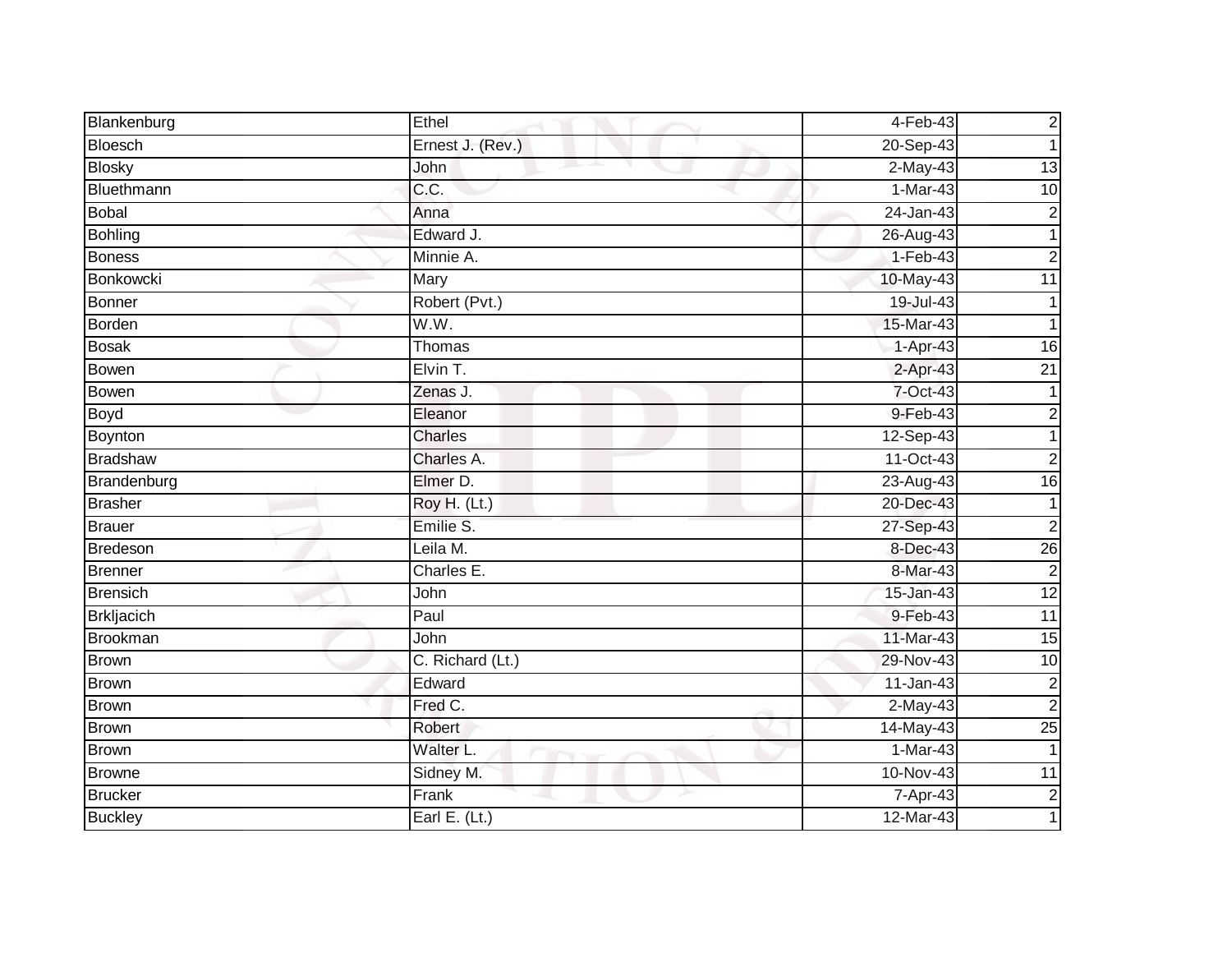| <b>Buechler</b>  | Jacob O.         | 16-Feb-43      | 20              |
|------------------|------------------|----------------|-----------------|
| <b>Bumpas</b>    | John             | 17-Mar-43      | $\overline{21}$ |
| <b>Burbage</b>   | Frank L.         | 4-Mar-43       | $\overline{18}$ |
| <b>Burge</b>     | Charles          | 1-Apr-43       |                 |
| <b>Burke</b>     | Fred C.          | 16-Sep-43      | $\overline{c}$  |
| <b>Burke</b>     | Thomas J.        | 13-Apr-43      | $\overline{c}$  |
| <b>Burkhardt</b> | Julia            | 20-Apr-43      | $\overline{2}$  |
| <b>Burley</b>    | Daniel F.        | 16-Apr-43      | $\overline{24}$ |
| <b>Busanic</b>   | George           | 14-Jan-43      | 14              |
| <b>Buse</b>      | Frank            | $5 - Feb - 43$ | 12              |
| <b>Buse</b>      | Fred T.          | 8-Dec-43       | $\overline{27}$ |
| <b>Butler</b>    | Frank            | 21-May-43      | $\overline{17}$ |
| <b>Byich</b>     | Mary             | 12-Dec-43      |                 |
| Cabeen           | Laura            | 16-Apr-43      | 24              |
| Cadwell          | Don A.           | $7 - Jan-43$   |                 |
| Callahan         | Henry            | 15-Nov-43      | 10              |
| Canaday          | David F.         | $22$ -Feb-43   | $\overline{c}$  |
| Canan            | William C.       | 18-Feb-43      | 6               |
| Carl             | Clarence E.      | 8-Mar-43       | $\overline{c}$  |
| Carlson          | Eleanor          | $6 - Jan-43$   | 4               |
| Carlson          | Emma             | 19-Feb-43      | 17              |
| Carpenter        | William W. (Lt.) | 23-Jun-43      | $\overline{14}$ |
| Carroll          | Rollie           | 14-Feb-43      | $\overline{c}$  |
| Castro           | Abraham          | 22-Nov-43      | 14              |
| Cavender         | John C.          | 15-Jul-43      | 11              |
| Champaign        | Alfred N.        | $25 - Jan-43$  | $\overline{2}$  |
| Chandler         | Frieda           | 9-Feb-43       | $\overline{c}$  |
| Chapin           | George M.        | 27-Sep-43      |                 |
| Chernik          | Apolonia         | 30-May-43      | 2               |
| Chigas           | George (Pvt.)    | 16-Mar-43      | 1               |
| Chronowski       | Josephine        | 24-May-43      | $\bf 8$         |
| Chwastowicz      | <b>Nellie</b>    | 24-May-43      | 8               |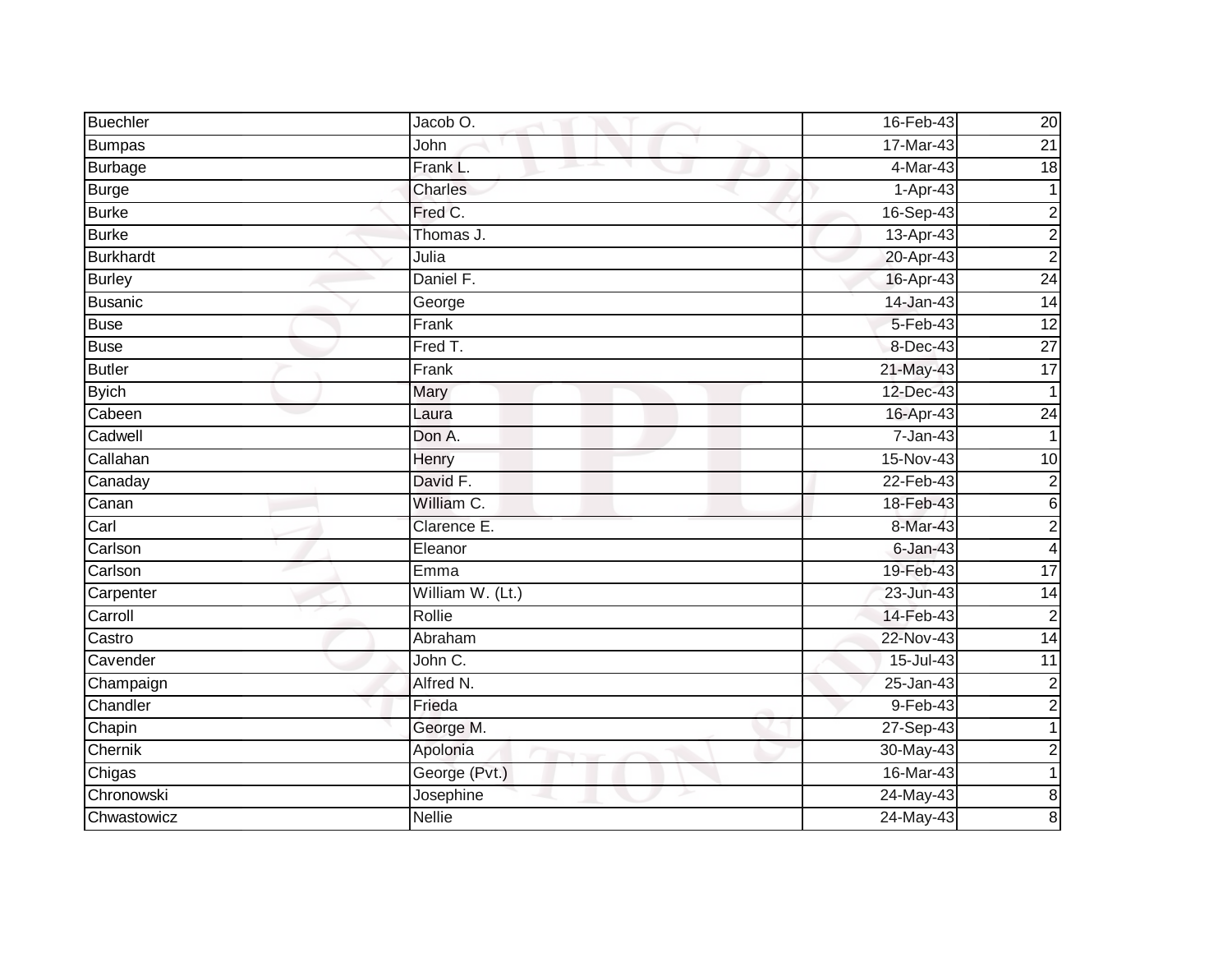| Cichon      | Walenti           | 25-Mar-43     | 13                      |
|-------------|-------------------|---------------|-------------------------|
| Clark       | David             | 18-Nov-43     | 16                      |
| Clark       | Frank R.          | 4-Apr-43      | $\overline{c}$          |
| Clark       | George            | 5-Aug-43      | $\overline{11}$         |
| Clarke      | Henrietta         | 17-Feb-43     | 12                      |
| Clavier     | Floyd L. (Pvt.)   | $29 -$ Jul-43 |                         |
| Clifford    | Claude            | 22-Jan-43     | $\overline{17}$         |
| Cody        | John F.           | 7-Oct-43      |                         |
| Cohen       | I.L.              | $6$ -Oct-43   |                         |
| Cole        | George H.         | 15-Jan-43     | 2                       |
| Collenwood  | Warren            | 24-Jan-43     | $\overline{c}$          |
| Collier     | Robert E.         | 17-Jan-43     | $\overline{\mathbf{c}}$ |
| Collins     | George            | 6-Apr-43      | $\overline{2}$          |
| Collins     | John H.           | 14-Mar-43     | $\overline{15}$         |
| Collins     | William           | 30-Apr-43     | $\overline{17}$         |
| Conlee      | Max               | 24-Jan-43     |                         |
| Conroy      | Thomas J.         | 28-Sep-43     |                         |
| Conway      | Henrietta         | 10-Sep-43     | $\overline{21}$         |
| Cook        | Charles A. (Rev.) | 17-Jan-43     | $\overline{15}$         |
| Cook        | Lola M.           | 11-Feb-43     | $\overline{2}$          |
| Cordua      | Harry E.          | 15-Feb-43     | $\overline{c}$          |
| Costillo    | Epifanio          | 25-Nov-43     | 18                      |
| Cox         | L. Luella         | 14-Jul-43     | $\overline{20}$         |
| Craft       | W.H.              | 21-Feb-43     | $\overline{c}$          |
| Crawford    | Carl D.           | 28-Mar-43     | $\overline{12}$         |
| Crawley     | John A.           | 13-Sep-43     |                         |
| Creeper     | Claude            | $10-Mar-43$   |                         |
| Critchfield | Floyd             | 13-Dec-43     |                         |
| Critchfield | Sarah             | 22-Apr-43     | $\overline{21}$         |
| Crosnjar    | <b>Stanley</b>    | 9-Apr-43      | 1                       |
| Crouch      | James (Lt.)       | 17-Oct-43     | $\overline{16}$         |
| Crumpacker  | Charles T.        | $4-Feb-43$    | $\overline{2}$          |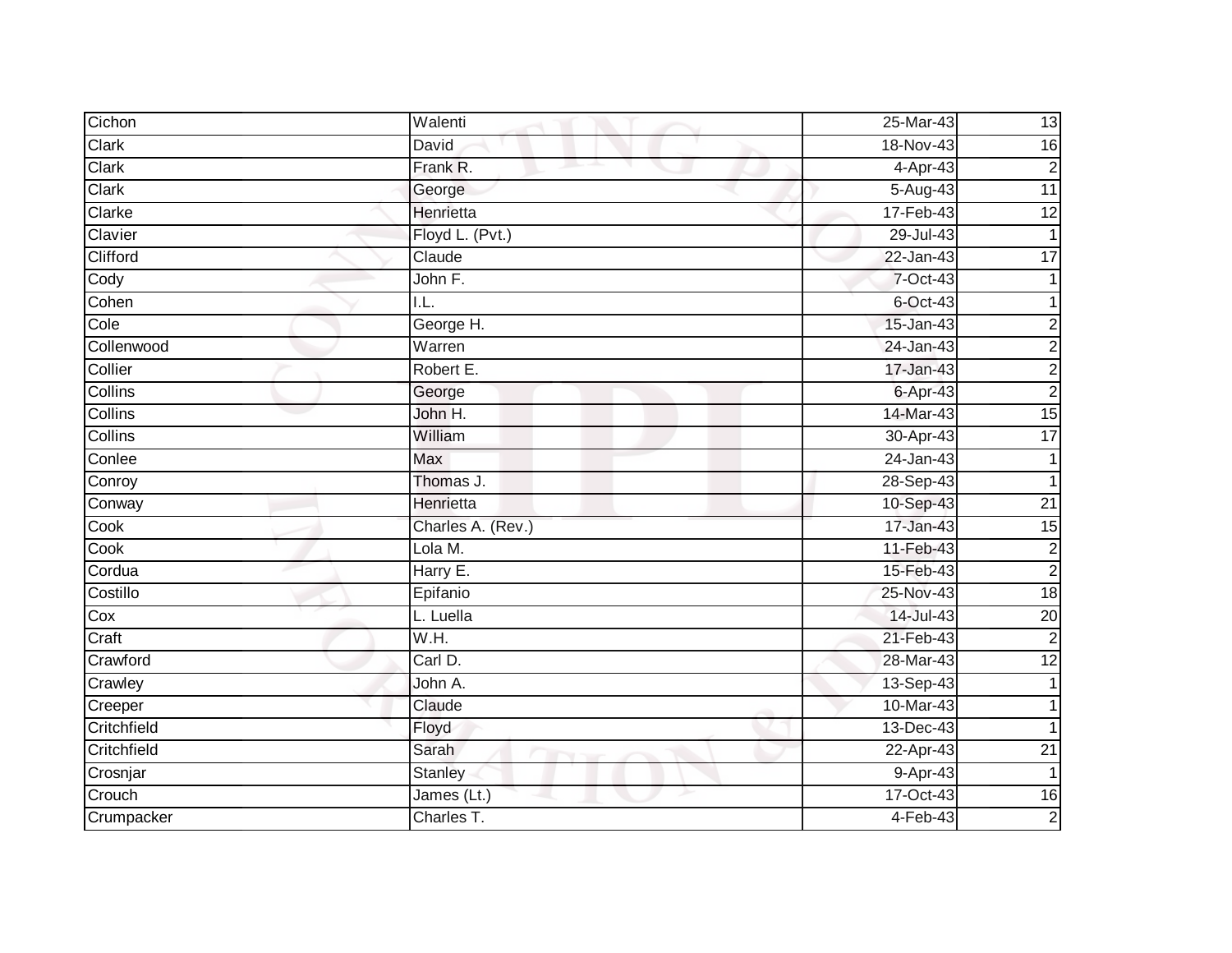| Cummins          | Thomas F.            | 26-Mar-43    | 21              |
|------------------|----------------------|--------------|-----------------|
| Cunningham       | Marguerite           | 3-Aug-43     | $\overline{c}$  |
| Curran           | Joseph E.            | $1-Mar-43$   | $\overline{10}$ |
| Curtis           | Karen Lee            | $22$ -Jan-43 | $\overline{c}$  |
| Curtis           | Wilfred (Pfc.)       | 16-Nov-43    |                 |
| Cyganiewicz      | John                 | 4-Jan-43     | $\overline{c}$  |
| Daniels          | Kalman               | 16-Feb-43    | $\overline{2}$  |
| <b>Davis</b>     | Dan                  | 11-Nov-43    | $\bf 8$         |
| Davis            | <b>Richard Allen</b> | 26-Mar-43    | $\overline{21}$ |
| $\overline{Day}$ | <b>Carolyn Ann</b>   | 2-May-43     | $\overline{c}$  |
| Day              | Gerald S.            | 14-Dec-43    | $\overline{c}$  |
| Dell             | Nancy E.             | 14-Feb-43    | $\overline{a}$  |
| Dering           | Valentine            | 31-Mar-43    | $\overline{21}$ |
| Derkacy          | John                 | $11$ -Jan-43 | $\overline{10}$ |
| <b>DeRusko</b>   | Loddy L. (Sgt.)      | $3-Sep-43$   | $\overline{c}$  |
| Desmond          | John W.              | 30-May-43    | $\overline{2}$  |
| <b>DeVore</b>    | Ida                  | 12-May-43    | 14              |
| Dillon           | V. (Miss)            | 24-Oct-43    | 13              |
| Dobbie           | William R.           | 3-Dec-43     | 30              |
| <b>Dolhof</b>    | Katie                | 4-May-43     | $\overline{c}$  |
| Donovan          | Joseph M.            | 20-Jun-43    | 1               |
| Douglas          | <b>Noble</b>         | 5-Mar-43     | 15              |
| Dufrain          | Alice                | 26-Feb-43    | $\overline{17}$ |
| Duimich          | Margaret             | 15-Apr-43    | 13              |
| <b>Dukes</b>     | Fate                 | 7-Oct-43     | $\mathbf{1}$    |
| Dumbsky          | Margaret             | 30-Mar-43    | $\overline{2}$  |
| <b>Dumezich</b>  | Milo                 | 4-Mar-43     | 10              |
| Dumsky           | John P.              | $2$ -Jun-43  | $\overline{19}$ |
| Dunajski         | Theodozia            | $2-Mar-43$   | $\overline{12}$ |
| Duncan           | Kathleen             | 16-Feb-43    | $\overline{c}$  |
| Dunlap           | Andrew C.            | $2-Apr-43$   | $\overline{17}$ |
| Dunn             | William H.           | 6-Apr-43     | $\overline{2}$  |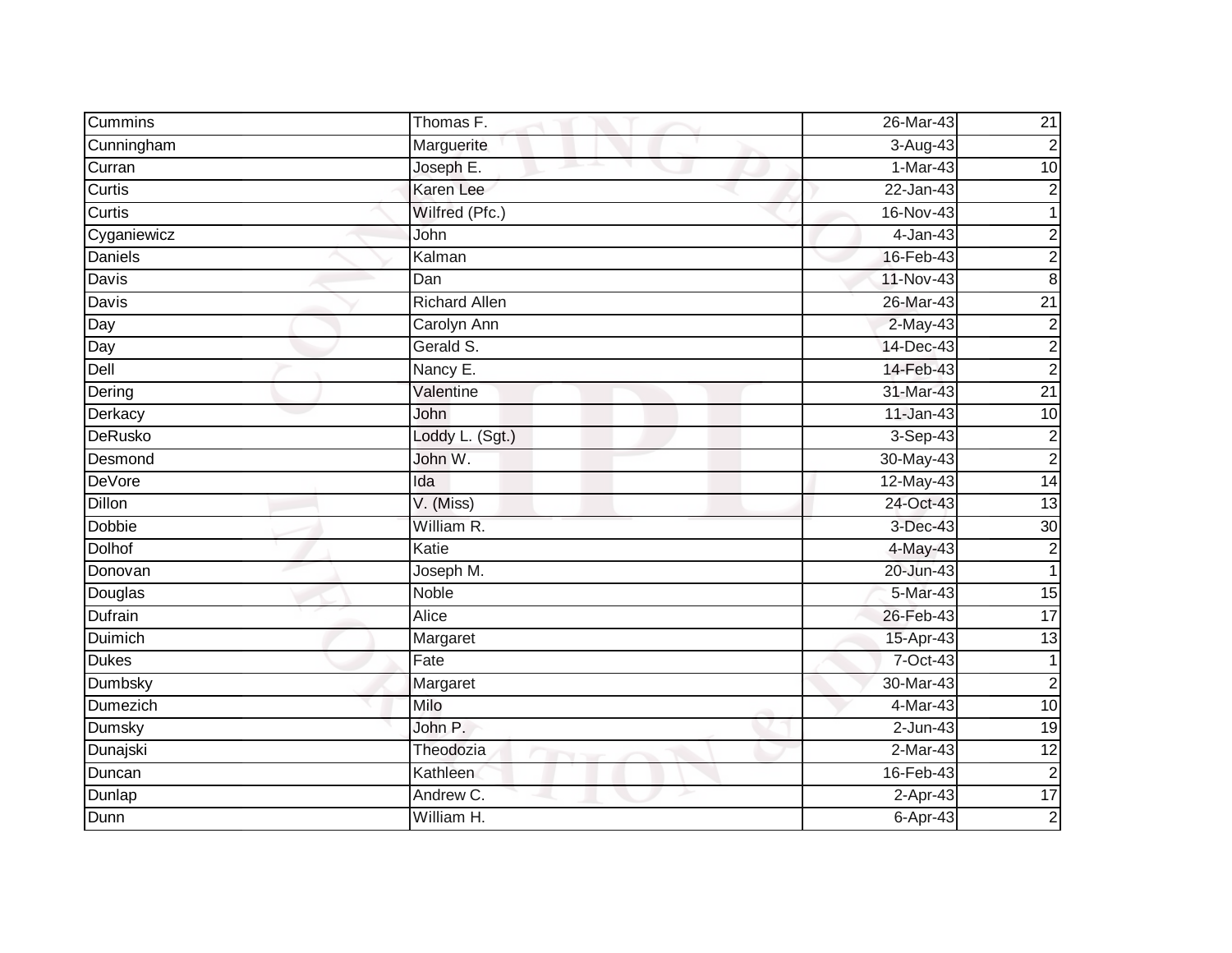| <b>Dupes</b>     | Daniel W.           | 20-Oct-43  | 24               |
|------------------|---------------------|------------|------------------|
| <b>Dupey</b>     | Steve I.            | 13-Apr-43  | 10               |
| Dutton           | Fay                 | 12-Sep-43  |                  |
| <b>Dziedziak</b> | Albert              | 5-Apr-43   | $\overline{20}$  |
| Dzurovcak        | Anna                | $8-Feb-43$ | 7                |
| Eberle           | Frank               | 22-Nov-43  |                  |
| Eggers           | Reese               | 9-Jul-43   |                  |
| Ehrensperger     | Charles E. (Mrs.)   | $2-Mar-43$ | 2                |
| Ehresman         | Terry               | 31-Oct-43  | $\overline{2}$   |
| Ehresman         | Wilfred (Mrs.)      | 31-Oct-43  | $\overline{a}$   |
| Eichman          | Edward              | 20-Jan-43  |                  |
| Epling           | Henry               | 22-Jan-43  | 2                |
| Eskey            | Nelson C.           | 3-Jan-43   | $\overline{2}$   |
| Ettling          | Henry               | 19-Jan-43  |                  |
| Ezparsa          | Louis               | 29-Jun-43  |                  |
| Fagen            | Anna                | 24-Feb-43  | 24               |
| Fenes            | Stephen             | 20-Apr-43  | $\overline{2}$   |
| Ferio            | Joe (Lt.)           | 12-Mar-43  | 1                |
| Filson           | John C.             | 5-Feb-43   | 12               |
| Fine             | William             | 22-Feb-43  | $\overline{c}$   |
| Fischer          | Jacob               | 14-Jul-43  | $\overline{c}$   |
| Fischer          | John G. (Cpl.)      | 10-Jan-43  | 10               |
| Flaherty         | Kenneth W. (Pvt.)   | 3-Nov-43   | $\boldsymbol{9}$ |
| Fletemeyer       | <b>Helen</b>        | 14-Mar-43  | 5                |
| Flynn            | William J.          | 3-Mar-43   | $\overline{c}$   |
| Forbis           | William A.          | 4-Apr-43   | $\overline{a}$   |
| Forline          | Nora                | 12-Oct-43  |                  |
| Foster           | Sye                 | 5-Mar-43   | $\overline{2}$   |
| Foster           | William H. (M/Sgt.) | 29-Dec-43  |                  |
| Fox              | Sylvia M.           | 3-Jan-43   | $\overline{2}$   |
| Freese           | Charles F.          | 23-Apr-43  | 19               |
| Friedman         | Julius S.           | $2-Nov-43$ |                  |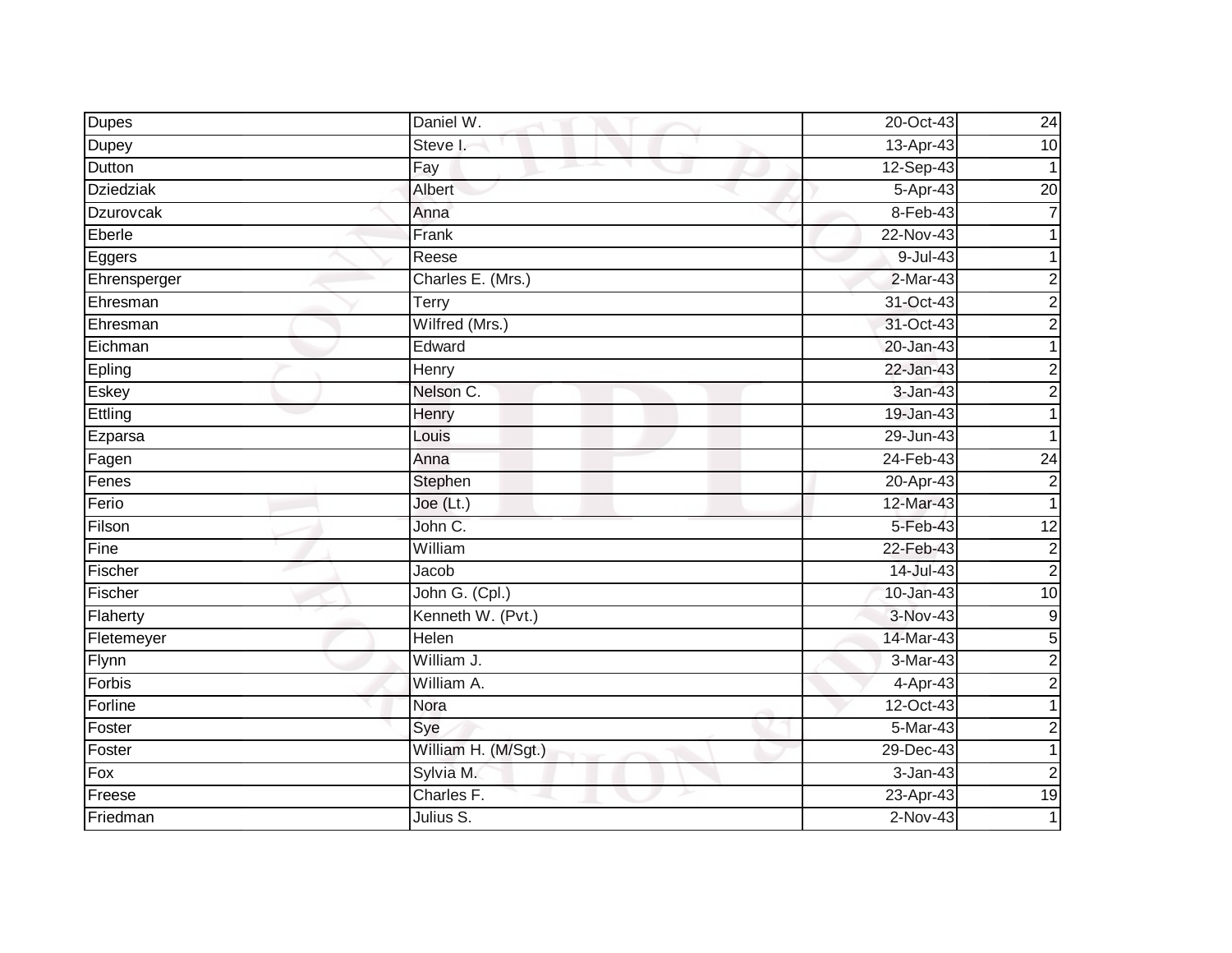| Fromm      | Mathilda           | 11-Oct-43         | $\overline{\mathbf{c}}$ |
|------------|--------------------|-------------------|-------------------------|
| Funke      | Elizabeth          | 5-Apr-43          | $\overline{2}$          |
| Fusek      | John R.            | 10-May-43         | 11                      |
| Gallagher  | Patrick J.         | April 14, 1943    | $\overline{26}$         |
| Garay      | Arthur J. (S/Sgt.) | August I0, 1943   | 10                      |
| Garber     | Emory V.           | 14-Apr-43         |                         |
| Gateson    | Edward             | 13-May-43         | 18                      |
| George     | Anna (Mrs.)        | 14-Feb-43         | $\overline{2}$          |
| Georgian   | Antonie            | April 18, 1943    | $\overline{2}$          |
| Gibson     | Laura (Mrs.)       | 24-Jan-43         | $\overline{2}$          |
| Gilchrist  | Fred               | February 2l, 1943 | 10                      |
| Gill       | Andrew             | March 19, 1943    | $\overline{24}$         |
| Gillies    | William B.         | 22-Jun-43         | $\overline{c}$          |
| Ginther    | Joseph L.          | 4-May-43          | 10                      |
| Glazebrook | Judith J.          | April 19, 1943    | $\overline{2}$          |
| Gnibra     | William M.         | January 15, 1943  | 17                      |
| Gobitz     | Rachael (Mrs.)     | 27-Apr-43         | $\overline{2}$          |
| Golden     | Anna (Mrs.)        | 5-Apr-43          | 4                       |
| Golden     | Anna (Mrs.)        | 5-Apr-43          | 4                       |
| Goodall    | Clara G. (Mrs.)    | $1-Feb-43$        | $\overline{6}$          |
| Goodlander | Marie (Mrs.)       | April 16, 1943    | $\overline{24}$         |
| Goodwin    | William (Pvt.)     | December 3I, 1943 | $\overline{6}$          |
| Gootee     | Mary (Mrs.)        | $6$ -Jan-43       | $\overline{2}$          |
| Gordon     | Rita (Mrs.)        | 20-Sep-43         | $\overline{2}$          |
| Gorman     | Bernard D. (Pfc.)  | 3-Mar-43          | $\overline{20}$         |
| Gorman     | John J.            | 22-Mar-43         | 4                       |
| Gos        | Anna (Mrs.)        | 5-Mar-43          | 26                      |
| Graham     | Alfred             | $7-Feb-43$        | $\overline{2}$          |
| Granger    | William J. (Lt.)   | 12-Dec-43         | $\mathbf{1}$            |
| Grant      | Gracia (Mrs.)      | 20-Apr-43         | 11                      |
| Grant      | Thomas (Sen.)      | 29-Mar-43         | $\mathbf{1}$            |
| Graves     | Alvin              | 4-Apr-43          | $\overline{2}$          |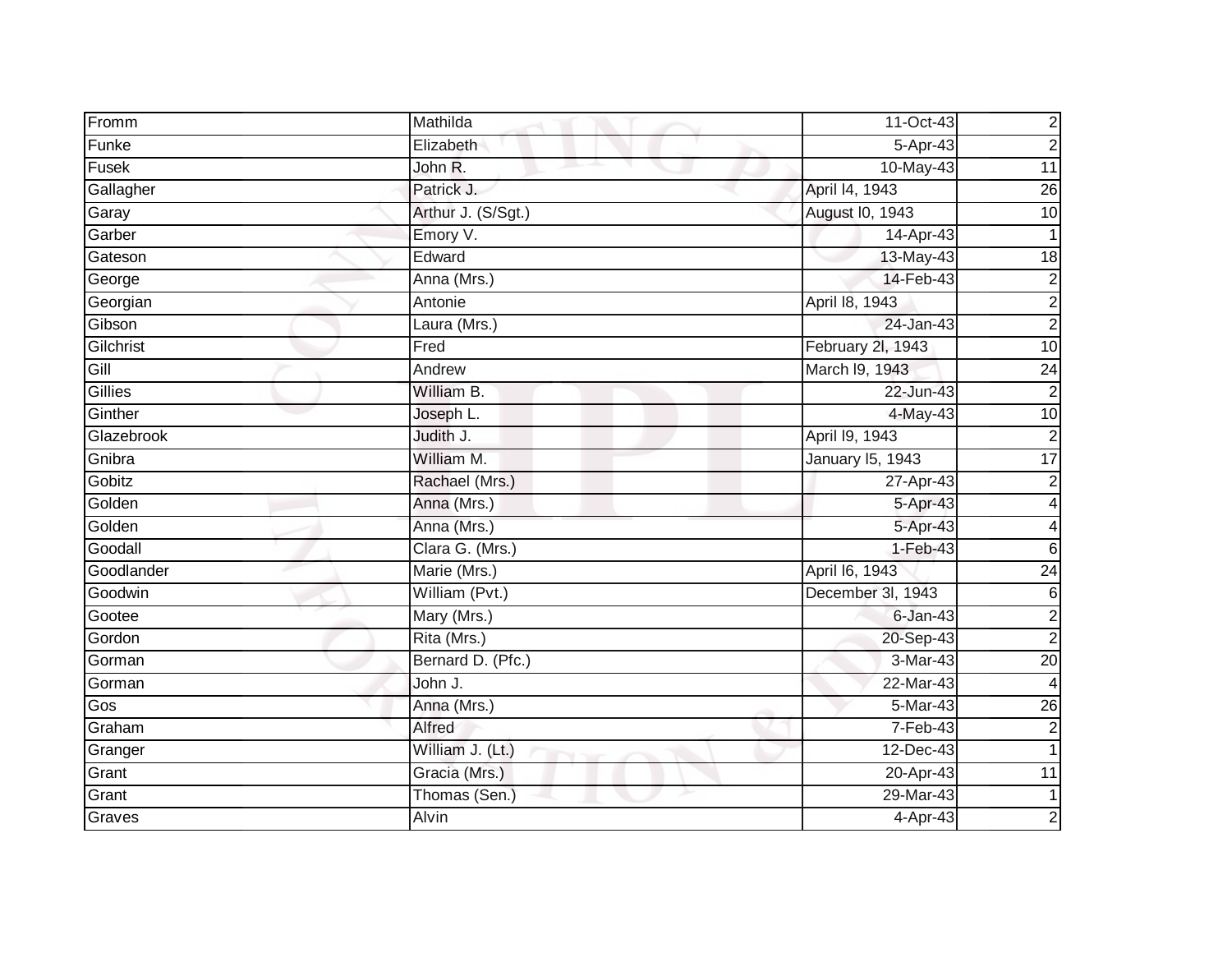| Graves        | John A.          | $5$ -Apr-43             | $\overline{2}$          |
|---------------|------------------|-------------------------|-------------------------|
| Green         | Martin           | 28-Jan-43               | $\overline{14}$         |
| Greenlee      | Bertha M. (Mrs.) | October II, 1943        |                         |
| Gregreson     | David E.         | February I0, 1943       | 19                      |
| Gross         | Edith (Mrs.)     | April 2I, 1943          | $\overline{26}$         |
| Grothouse     | Edward H.        | 12-May-43               | $\overline{24}$         |
| Grugel        | Nellie (Mrs.)    | December I9, 1943       | $\overline{6}$          |
| Grzych        | Catheryn (Mrs.)  | 15-Apr-43               | $\overline{13}$         |
| Gudalis       | $I.G.$ (Mrs.)    | 5-Feb-43                |                         |
| Guethoff      | Phillip (Rev.)   | June I, 1943            |                         |
| Gutelius      | <b>Harry</b>     | September I0, 1943      | 6                       |
| Hadady        | Anton            | January II, 1943        | $\overline{2}$          |
| Hadady        | Ignatz           | 24-Mar-43               | 24                      |
| Hagis         | Lewis            | 7-Sep-43                | 1                       |
| Halal         | Joseph (Pvt.)    | 26-Mar-43               | 1                       |
| Hall          | Ida (Mrs.)       | 7-Sep-43                | 10                      |
| Hamacher      | Edwin G.         | 28-Sep-43               | 10                      |
| Hamm          | Archie           | 6-Apr-43                | $\overline{\mathbf{c}}$ |
| Hansen        | Clifford (Lt.)   | 5-Apr-43                | $\overline{1}$          |
| Hansen        | Edward           | 27-Jan-43               | $\overline{18}$         |
| Hardebeck     | Hazel D. (Mrs.)  | <b>January 2l, 1943</b> | 8                       |
| Hardesty      | Jack C.          | December 15, 1943       | $\overline{27}$         |
| Harding       | Jane (Miss)      | March I, 1943           | 10                      |
| <b>Harris</b> | Edward E.        | 29-Jan-43               | $\boldsymbol{2}$        |
| Hart          | Ellis P.         | 8-Jan-43                | $\overline{2}$          |
| Hartin        | Gene             | 3-Jun-43                |                         |
| Hartman       | Glenn (Pfc.)     | March 3I, 1943          |                         |
| Haryasz       | John             | 27-Apr-43               | 13                      |
| <b>Hawk</b>   | Mary A. (Mrs.)   | $4$ -Jun-43             |                         |
| Hawke         | Ellen (Mrs.)     | 27-Aug-43               | 19                      |
| Hayes         | Stokley B.       | April 16, 1943          | $\overline{24}$         |
| <b>Hays</b>   | Roy L.           | 26-Feb-43               | $\overline{17}$         |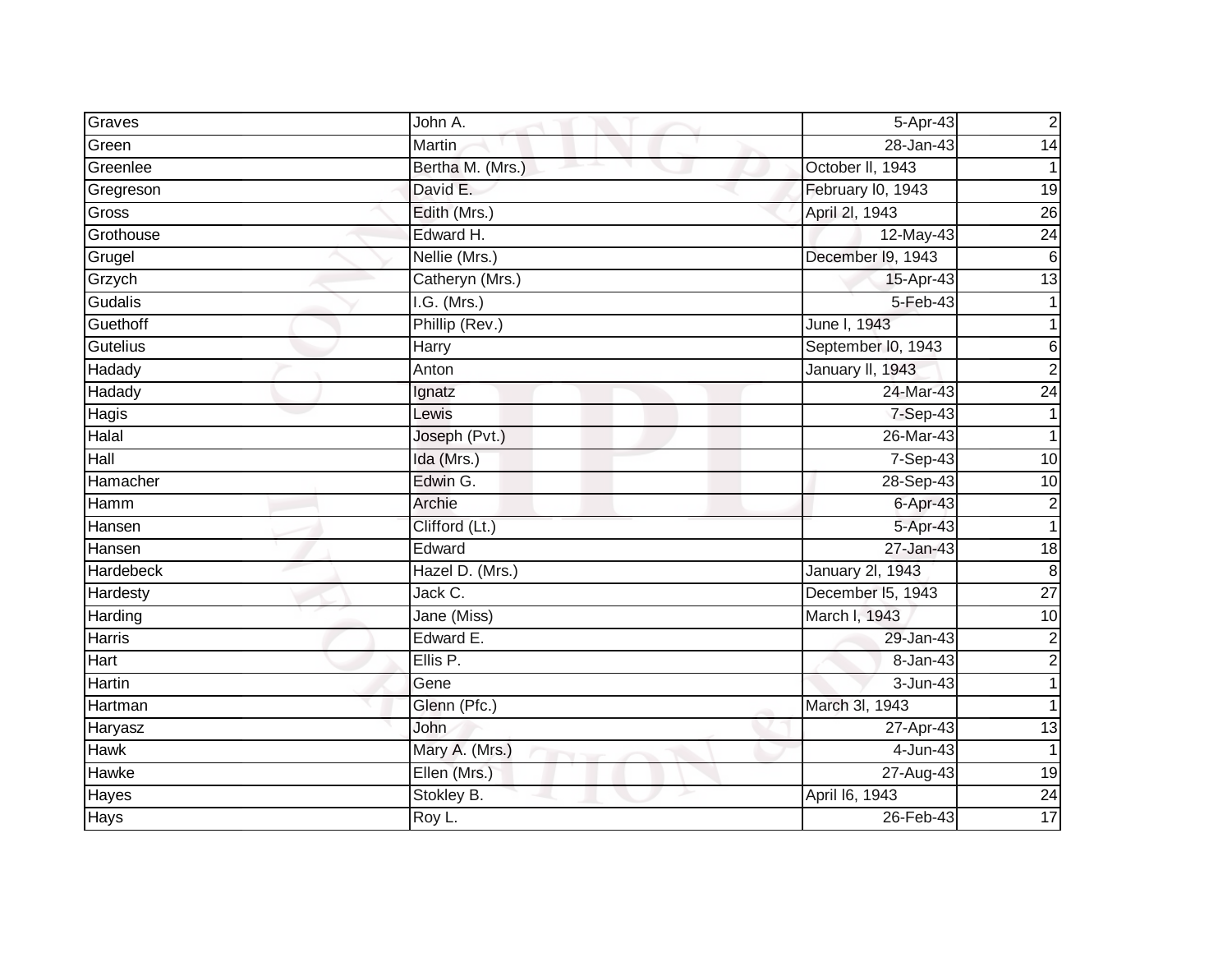| Hayworth        | Albert            | September I5, 1943      | 21                      |
|-----------------|-------------------|-------------------------|-------------------------|
| Helpingstine    | Grover            | 15-Feb-43               | 6                       |
| Henderlong      | Frank             | March I6, 1943          | 2                       |
| Henry           | Genevieve (Mrs.)  | March I5, 1943          | $\overline{2}$          |
| Henson          | Richard           | March I, 1943           | 10                      |
| Hernandez       | Fernando          | 12-Mar-43               | 16                      |
| Herold          | Clara D. (Mrs.)   | 9-Aug-43                | $\overline{2}$          |
| Hicko           | Eva (Mrs.)        | 26-Mar-43               | $\overline{17}$         |
| Highland        | Ora F. (Mrs.)     | 4-Mar-43                | $\overline{c}$          |
| <b>Hilbrich</b> | Margaret (Mrs.)   | 13-Jan-43               | $\overline{2}$          |
| Hill            | Lilly Ann (Mrs.)  | January 3l, 1943        | $\overline{c}$          |
| Hlebasko        | Albert (T/Sgt.)   | 10-Sep-43               | 1                       |
| Hoffman         | Donald E.         | 2-Aug-43                | $\overline{\mathbf{c}}$ |
| <b>Holbrook</b> | Gladys (Mrs.)     | March 18, 1943          | $\overline{\mathbf{c}}$ |
| <b>Holmes</b>   | Ernest M.         | $5-Feb-43$              |                         |
| Holmquist       | John              | 4-Mar-43                | $\overline{2}$          |
| Holtzapple      | James             | November I5, 1943       | 10                      |
| Homrich         | Raymond J.        | 29-Mar-43               | $\overline{2}$          |
| Hood            | Noah E.           | 10-Mar-43               | $\overline{20}$         |
| <b>Hopkins</b>  | Maurice L. (Pvt.) | March I0, 1943          |                         |
| Horkavi         | M. (Lt.)          | March I6, 1943          | 3                       |
| Horn            | John C.           | 23-Dec-43               | 6                       |
| Howard          | Bert              | 8-Jan-43                | 17                      |
| Hoyt            | Pearl (Miss)      | 30-May-43               | $\overline{2}$          |
| Hozdovich       | Kathleen H.       | 14-Apr-43               | 26                      |
| Huehn           | William (Mrs.)    | 30-May-43               | $\boldsymbol{2}$        |
| Hull            | Nettie (Mrs.)     | <b>January 15, 1943</b> | $\overline{c}$          |
| Hunt            | Barbara (Mrs.)    | February I5, 1943       | $\overline{2}$          |
| Huppenthal      | Mathilda (Mrs.)   | 13-Apr-43               | $\mathbf 2$             |
| Huttle          | Steve K.          | 3-Feb-43                | 13                      |
| Iddings         | Myrtle B. (Mrs.)  | December 3l, 1943       |                         |
| <b>Ihasz</b>    | Alex              | November I7, 1943       | $\overline{28}$         |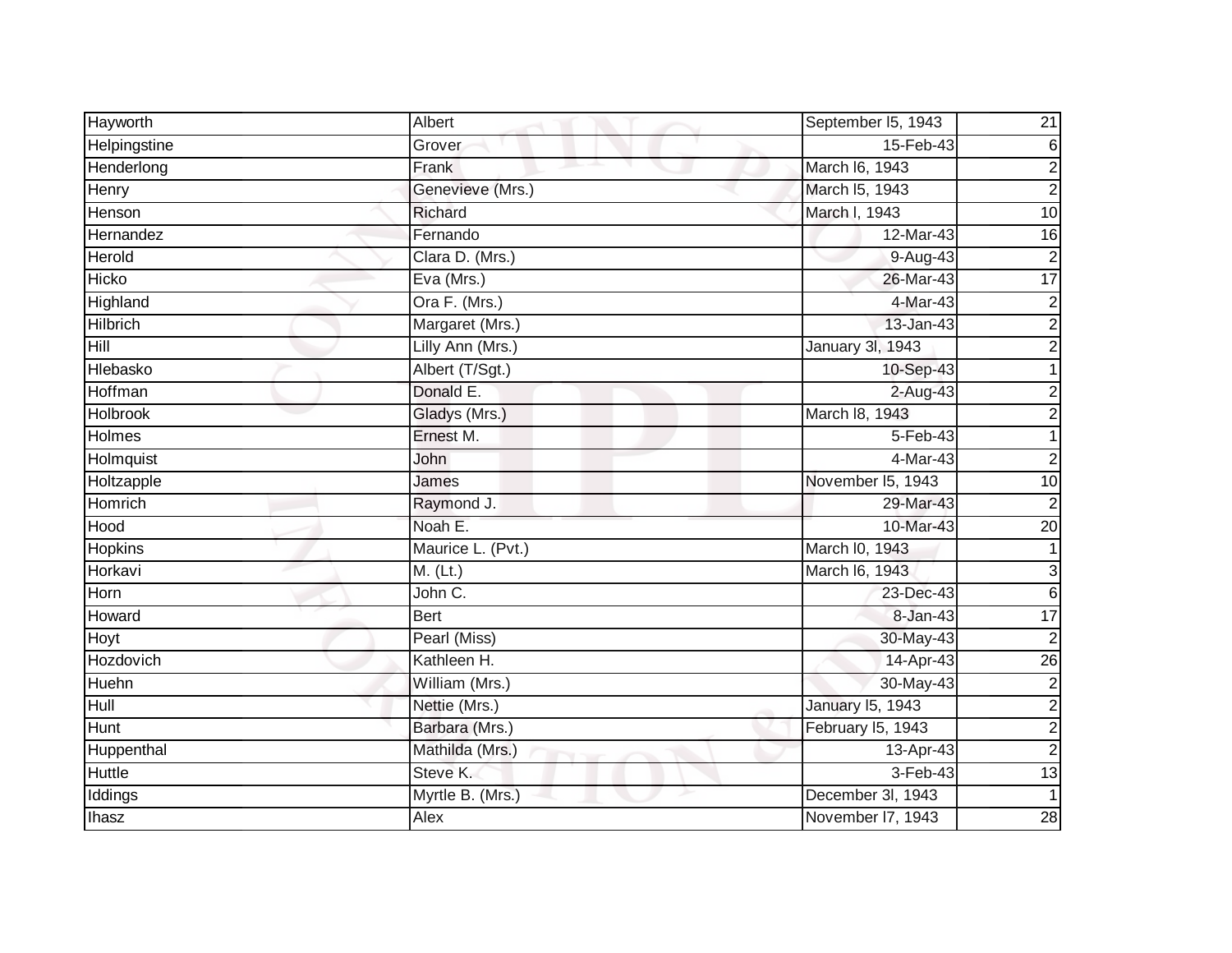| <b>Illies</b>   | William B.          | 22-Jun-43        | $\mathbf 2$     |
|-----------------|---------------------|------------------|-----------------|
| Ivanovich       | Mary (Mrs.)         | 9-Feb-43         | $\overline{11}$ |
| Jackson         | Harvey E.           | 24-Mar-43        | 17              |
| James           | Ralph (Lt.)         | 15-Jul-43        |                 |
| Jamieson        | James M.            | 30-Dec-43        | 2               |
| Jamrose         | Walter R. (Pvt.)    | March 18, 1943   | 1               |
| Jancek          | John                | May 10, 1943     | $\overline{12}$ |
| <b>Jancosek</b> | Suzanna (Mrs.)      | 13-May-43        | $\frac{1}{8}$   |
| Janes           | Cecelia (Mrs.)      | 2-Apr-43         | $\overline{20}$ |
| Jansky          | John                | $6$ -Jan-43      | 10              |
| Jantzen         | Abraham             | 24-Feb-43        | $\overline{c}$  |
| <b>Jenkins</b>  | William J.          | 23-May-43        | $\overline{16}$ |
| Jewell          | William E.          | 12-Sep-43        | $\overline{8}$  |
| Johannes        | Joseph              | 14-Mar-43        | $\overline{14}$ |
| Johns           | Lolo (Mrs.)         | August II, 1943  | $\overline{27}$ |
| Johnson         | Frances (Mrs.)      | February I, 1943 | 6               |
| Jones           | Elton W.            | $6$ -Oct-43      |                 |
| Jones           | Ida (Mrs.)          | 5-Mar-43         | 2               |
| Jordan          | Thomas H.           | July 2I, 1943    | 19              |
| Josephine       | M (Sister)          | June 14, 1943    | $\overline{13}$ |
| Kahl            | Edward H.           | 30-May-43        | 2               |
| Kalena          | John                | $6$ -Jun-43      | 4               |
| Kalwa           | Herbert A. (S/Sgt.) | 24-Nov-43        | 3               |
| Kane            | Edna (Mrs.)         | 3-Mar-43         | $\overline{2}$  |
| Karczmarski     | Mary (Mrs.)         | March I4, 1943   |                 |
| Karras          | Alfrodite H. (Mrs.) | 9-May-43         | $\overline{2}$  |
| Kartz           | Adolph (Cpl.)       | 5-Mar-43         |                 |
| Katona          | <b>Charles</b>      | 23-Apr-43        | $\overline{17}$ |
| Keithley        | John L. (Lt.)       | $22-Sep-43$      |                 |
| Kelly           | Daniel              | 20-Dec-43        | 10              |
| Kelly           | Edward L.           | $3-May-43$       | 10              |
| Kelly           | <b>Mary Frances</b> | 25-May-43        | $\mathbf 2$     |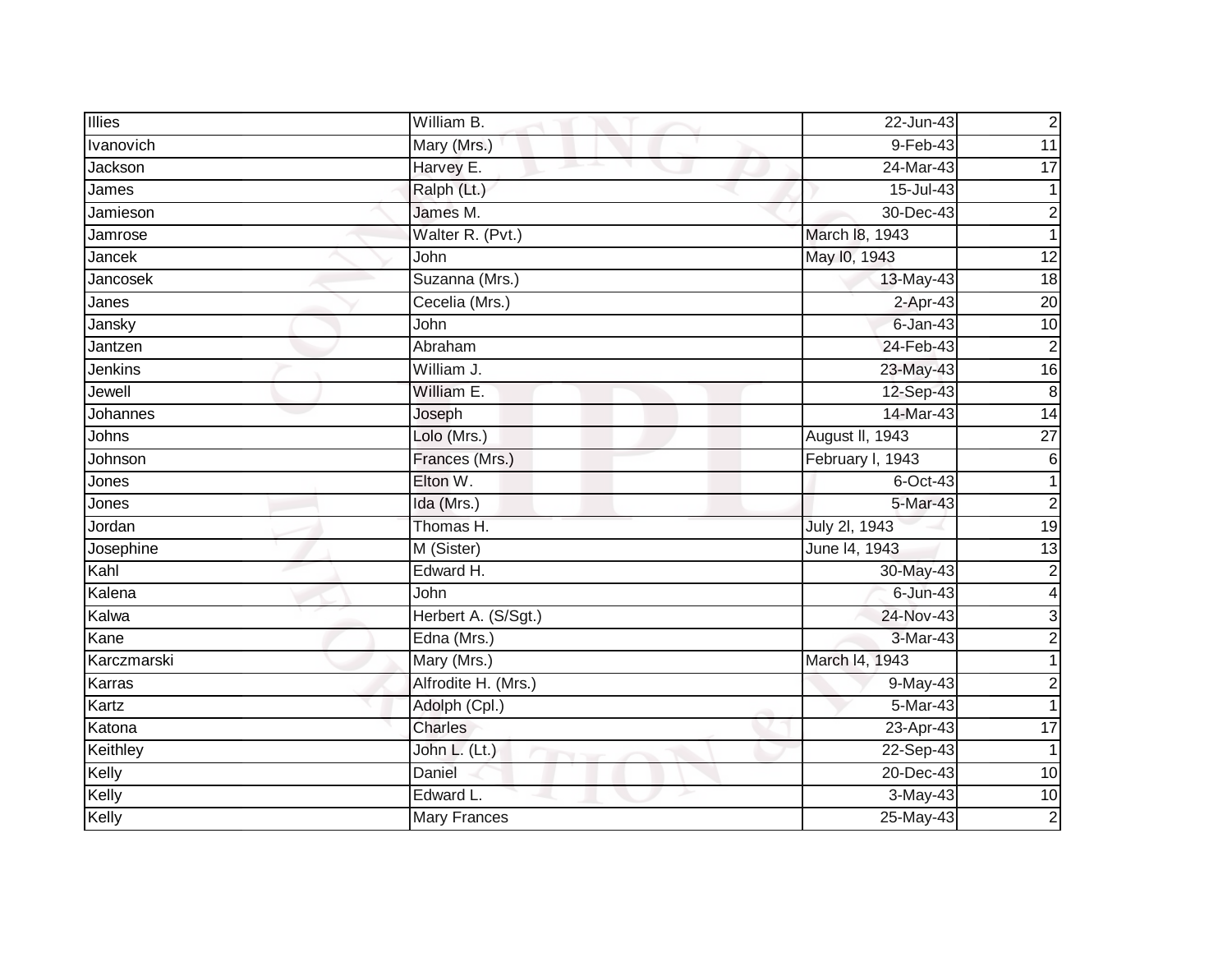| Kinnane      | Josephine (Mrs.)    | April 16, 1943       | $\overline{27}$ |
|--------------|---------------------|----------------------|-----------------|
| Kinney       | John W.             | 22-Jan-43            | $\overline{c}$  |
| Kirincic     | <b>Bartol</b><br>m. | 3-Mar-43             | $\overline{c}$  |
| Kiser        | Robert              | 20-Jan-43            | $\overline{18}$ |
| Kitchel      | Benjamin            | 24-Aug-43            | 10              |
| Kittell      | John M.             | 8-Dec-43             | 1               |
| Klein        | Peter (Pfc.)        | 27-Jun-43            | 11              |
| Klein        | Phillip P.          | $25-May-43$          | $\overline{c}$  |
| Kleine       | Francis             | 9-Mar-43             | $\overline{c}$  |
| Klemm        | Fred J.             | March I, 1943        | $\sigma$        |
| Klos         | Joseph              | 9-Apr-43             | $\overline{21}$ |
| Klose        | Amelia (Mrs.)       | 26-Apr-43            | $\overline{11}$ |
| Kloss        | George E. (Lt.)     | 8-Nov-43             | $\,6$           |
| Kluszczynski | Leonard             | $5-Mar-43$           | $\overline{c}$  |
| Knable       | William J.          | $2-Feb-43$           | $\overline{c}$  |
| Knish        | John                | 19-Dec-43            | $\overline{16}$ |
| Knoerzer     | Anna E. (Mrs.)      | 7-Mar-43             | $\overline{2}$  |
| Knoerzer     | Arthur T.           | 26-Mar-43            | $\overline{21}$ |
| Koch         | Raymond R.          | November I5, 1943    | $\overline{10}$ |
| Kochis       | Stephen B.          | 3-Dec-43             | $\overline{32}$ |
| Koehneman    | Fred (Rev.)         | 3-Dec-43             | 1               |
| Kolb         | Marie (Mrs.)        | 2-Apr-43             | 17              |
| Kolbus       | Albert              | 28-Feb-43            | $\overline{10}$ |
| Kolpin       | William             | <b>July II, 1943</b> | 1               |
| Konistis     | Athan               | August II, 1943      | $\overline{25}$ |
| Koonce       | Fred                | 30-Dec-43            | $\overline{2}$  |
| Korenchuk    | <b>Steve</b>        | $12$ -Jan-43         | 1               |
| Kosanke      | Julius W.           | March I, 1943        | $\overline{2}$  |
| Kovera       | Barbara (Mrs.)      | 25-Feb-43            | 12              |
| Kraay        | John J.             | $25-Nov-43$          | $\overline{c}$  |
| Krajewski    | Walter              | October 3l, 1943     | 15              |
| Krall        | Antonia (Mrs.)      | $7-May-43$           | 19              |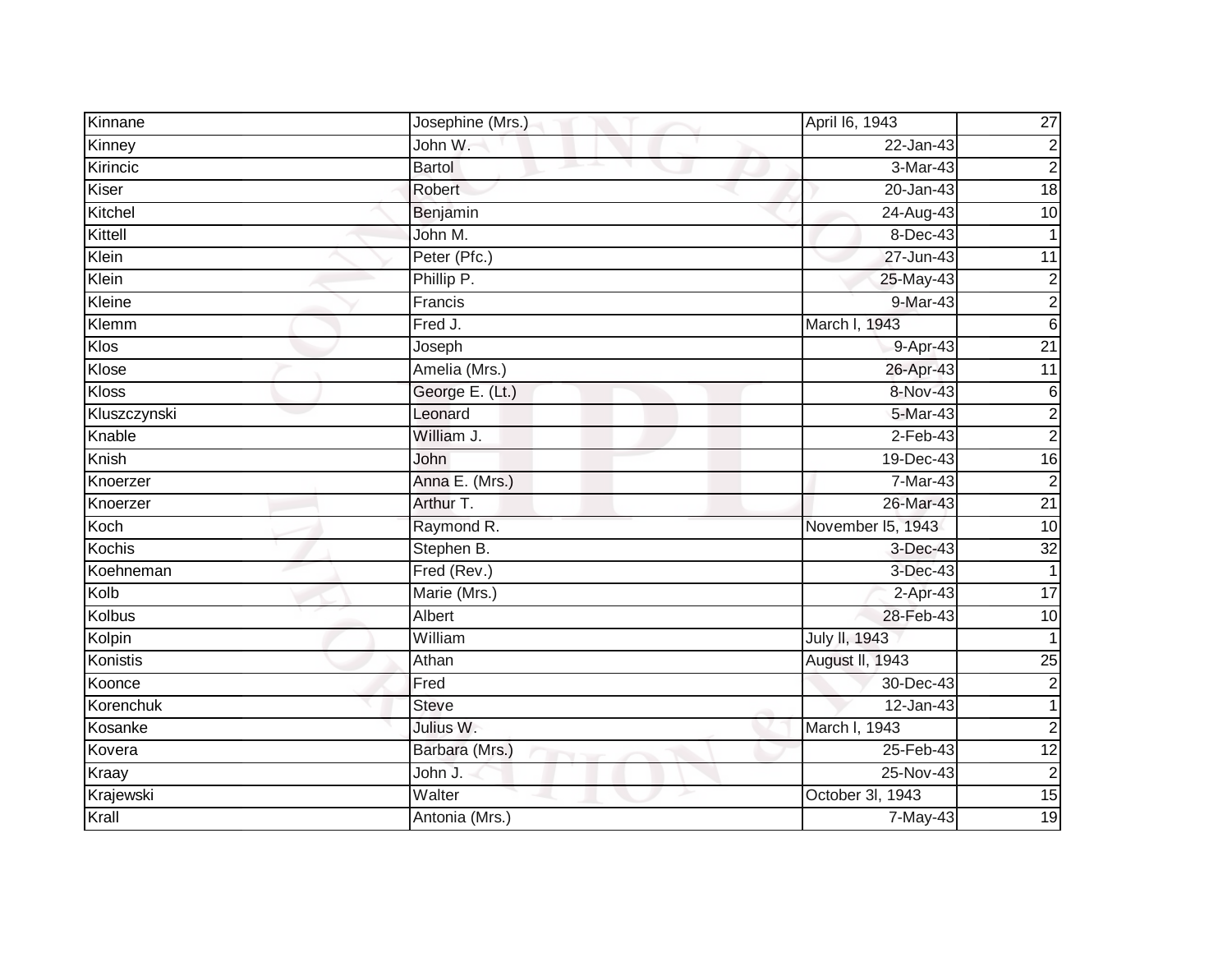| Kraus       | Peter             | 25-Apr-43         | $\overline{19}$         |
|-------------|-------------------|-------------------|-------------------------|
| Krause      | John F.           | 27-Dec-43         |                         |
| Kucinski    | Joseph            | $13 - Jun-43$     | $\overline{c}$          |
| Kuhajdik    | Steve V.          | $2-Mar-43$        | $\overline{2}$          |
| Kurty       | Michael (S/Sgt.)  | December 3l, 1943 | 4                       |
| Kwasny      | Andrew            | 4-Jan-43          | 10                      |
| Lach        | Alexander J.      | January II, 1943  | $\overline{c}$          |
| Lafrance    | G.P. (Mrs.)       | February 17, 1943 | 17                      |
| Lampman     | Mary Jane (Mrs.)  | 8-Feb-43          | $\overline{7}$          |
| Landfald    | Robert B.         | February II, 1943 |                         |
| Langbeen    | Ernest J.         | 30-May-43         | $\overline{c}$          |
| Langmeyer   | John              | October 3l, 1943  |                         |
| Lash        | John              | 4-Feb-43          | 9                       |
| LeRoy       | George            | March II, 1943    | $\overline{12}$         |
| Leslie      | William H.        | 26-Dec-43         |                         |
| Lewandowski | Victor            | 8-Jan-43          | $\overline{2}$          |
| Lewis       | William (Mrs.)    | $3-May-43$        | $\overline{2}$          |
| Lindberg    | Fred              | 30-Jul-43         | $\overline{13}$         |
| Lindinger   | Mary (Mrs.)       | February I, 1943  | 6                       |
| Lindner     | George F.         | August 3I, 1943   | $\overline{3}$          |
| Lindsey     | Louis R. (T/Sgt.) | November I, 1943  | $\overline{2}$          |
| <b>Liss</b> | Ben (Lt.)         | 6-May-43          |                         |
| Lobbins     | Joseph J.W.       | 26-Aug-43         | $\overline{15}$         |
| Lockerbie   | George            | November I, 1943  |                         |
| Lockhart    | Joe (Sgt.)        | 2-Sep-43          |                         |
| Long        | John              | 20-Jun-43         |                         |
| Lopez       | Benigna (Mrs.)    | November 19, 1943 |                         |
| Lowry       | (infant daughter) | 24-Feb-43         | $\overline{\mathbf{c}}$ |
| Lukens      | <b>Bert</b>       | $2$ -Dec-43       | 8                       |
| Lyles       | Albert            | 25-Jul-43         |                         |
| Lynch       | Edward A.         | November I7, 1943 | $\overline{21}$         |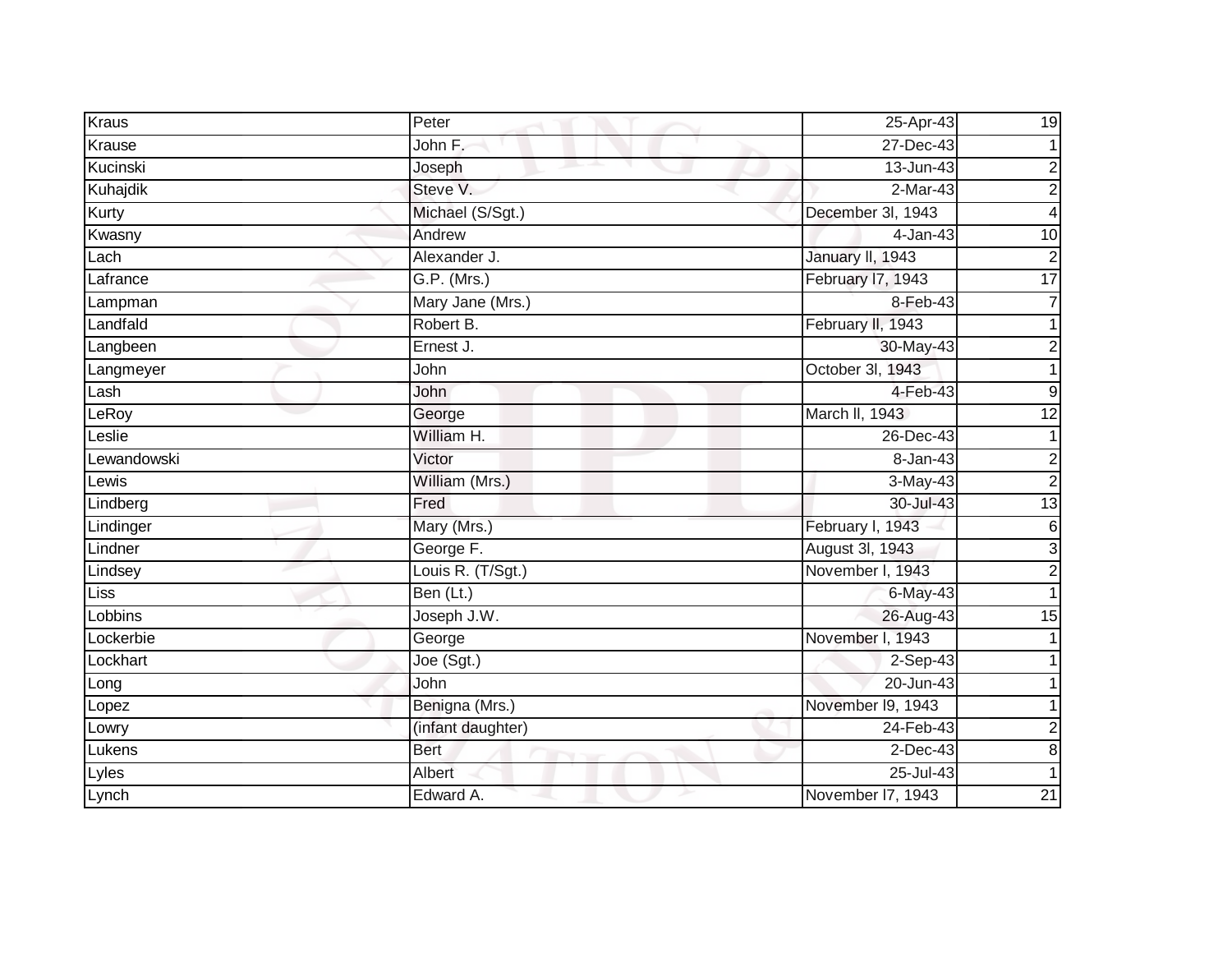| <b>Surname</b>   | <b>Given</b>      | <b>Date</b>        | Page            |
|------------------|-------------------|--------------------|-----------------|
| MacGowan         | Thomas            | 5-Aug-43           |                 |
| <b>MacKey</b>    | Walter E. (Lt.)   | 20-Dec-43          | 18              |
| Magdanz          | Gustav            | $3-May-43$         | $\overline{2}$  |
| Majchrzak        | <b>Chester</b>    | 5-Dec-43           | $\overline{2}$  |
| <b>Marek</b>     | Joseph F.         | February I0, 1943  | 19              |
| Marsh            | Earl (Sgt.)       | January II, 1943   |                 |
| Marshall         | Paul L. (Lt.)     | 30-Dec-43          |                 |
| <b>Martin</b>    | Addie (Mrs.)      | 5-Aug-43           |                 |
| <b>Martinez</b>  | Francisco         | 5-Apr-43           | $\overline{20}$ |
| Mason            | Clarance A.       | 20-Jun-43          |                 |
| <b>Matis</b>     | Ann (Miss)        | May 10, 1943       | 12              |
| Matosec          | Susan (Mrs.)      | February I, 1943   | $\overline{2}$  |
| <b>Matthews</b>  | Dennis C.         | 22-Jul-43          |                 |
| <b>Maztaris</b>  | Constance (Mrs.)  | $24$ -Feb-43       | $\overline{c}$  |
| McCallister      | Georgia P. (Mrs.) | 28-Apr-43          |                 |
| <b>McCarthy</b>  | Rita L. (Miss)    | April 15, 1943     | 15              |
| McCauley         | Helen G. (Mrs.)   | 30-Mar-43          | $\overline{c}$  |
| <b>McCray</b>    | Harley E.         | March 18, 1943     | $\overline{2}$  |
| <b>McGinnis</b>  | Herman W.         | 30-Apr-43          | 17              |
| McGuown          | Charles           | September I4, 1943 | 6               |
| <b>McKenney</b>  | Charles           | November 18, 1943  |                 |
| McKenzie         | Ethel E. (Mrs.)   | 4-Jan-43           | 6               |
| McLaughlin       | Mary (Mrs.)       | 24-Feb-43          | $\overline{2}$  |
| McMurray         | Margaret (Mrs.)   | 24-Feb-43          | $\overline{2}$  |
| <b>McNerney</b>  | Helen (Mrs.)      | 24-Feb-43          |                 |
| <b>McNerney</b>  | James             | 24-Feb-43          |                 |
| <b>McQuilkin</b> | Beatrice (Mrs.)   | 26-Sep-43          | 16              |
| Meckling         | Wayne             | June 16, 1943      |                 |
| Medrea           | Anna (Mrs.)       | 9-May-43           | $\overline{2}$  |
| Melkonian        | Melkon            | April 2I, 1943     | $\overline{26}$ |
| Meno             | Eva (Miss)        | June I, 1943       | $\overline{10}$ |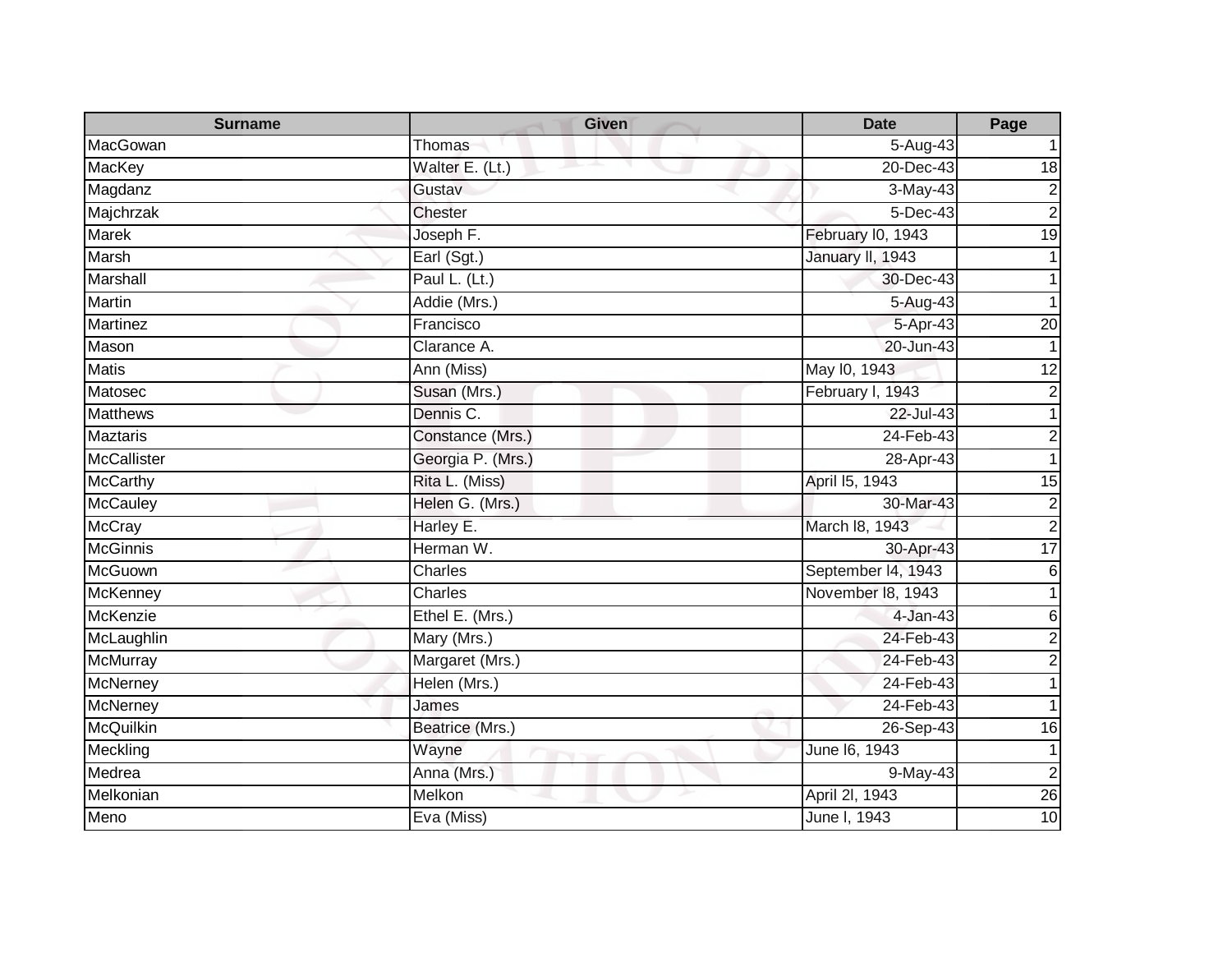| Merrill        | Archie W.        | 8-Oct-43           | 18              |
|----------------|------------------|--------------------|-----------------|
| Merz           | Anna (Mrs.)      | February I7, 1943  | 17              |
| Metcalf        | William S.       | 28-Dec-43          |                 |
| <b>Midkiff</b> | Sandra Kay       | 5-Feb-43           |                 |
| Miller         | Helen (Mrs.)     | $9-Feb-43$         | $\overline{2}$  |
| Miller         | Raymond C.       | 20-Jan-43          | 18              |
| Miller         | William F.       | 2-Mar-43           | $\overline{12}$ |
| Misewicz       | <b>Bruno</b>     | 22-Mar-43          | $\overline{20}$ |
| Mojtowicz      | Joseph           | March I7, 1943     | 18              |
| <b>Moll</b>    | Emil             | August 19, 1943    | $\overline{11}$ |
| Molsky         | Howard           | 7-Apr-43           |                 |
| Moore          | Richard B.       | 5-Apr-43           | $\overline{2}$  |
| Mora           | Tony             | 27-Sep-43          |                 |
| <b>Mores</b>   | Steve (Pvt.)     | 12-Nov-43          | $\overline{21}$ |
| Morgan         | Mary E. (Mrs.)   | 4-Mar-43           | 10              |
| Morgenthaler   | George           | February I, 1943   | 6               |
| Morrison       | James H.         | 3-Nov-43           |                 |
| Morrison       | Raymond J.       | March I7, 1943     | 19              |
| Morrow         | Frances (Mrs.)   | September I3, 1943 | 1               |
| Mrosefski      | Charles H.       | March I6, 1943     | $\overline{2}$  |
| Mucha          | Joseph           | March I0, 1943     | $\overline{22}$ |
| <b>Muffett</b> | Laura E. (Mrs.)  | April 18, 1943     | $\overline{3}$  |
| Mulato         | Joseph B.        | $2$ -Jul-43        | 22              |
| Mulholland     | Eugene (Lt.)     | October I0, 1943   |                 |
| Mull           | Minnie B. (Mrs.) | March I5, 1943     | $\overline{c}$  |
| Murphy         | John J.          | September I6, 1943 | $\overline{c}$  |
| <b>Mylott</b>  | John A.          | May 2l, 1943       | $\overline{c}$  |
| Nagdeman       | Meyer            | August 17, 1943    | $\overline{2}$  |
| Nagy           | Louis            | 4-Mar-43           | 10              |
| Napiwocki      | Jane             | July 14, 1943      |                 |
| Neipp          | Norbert M.       | 22-Mar-43          | 20              |
| Nelson         | Clarnece J.      | 24-Jan-43          | $\overline{2}$  |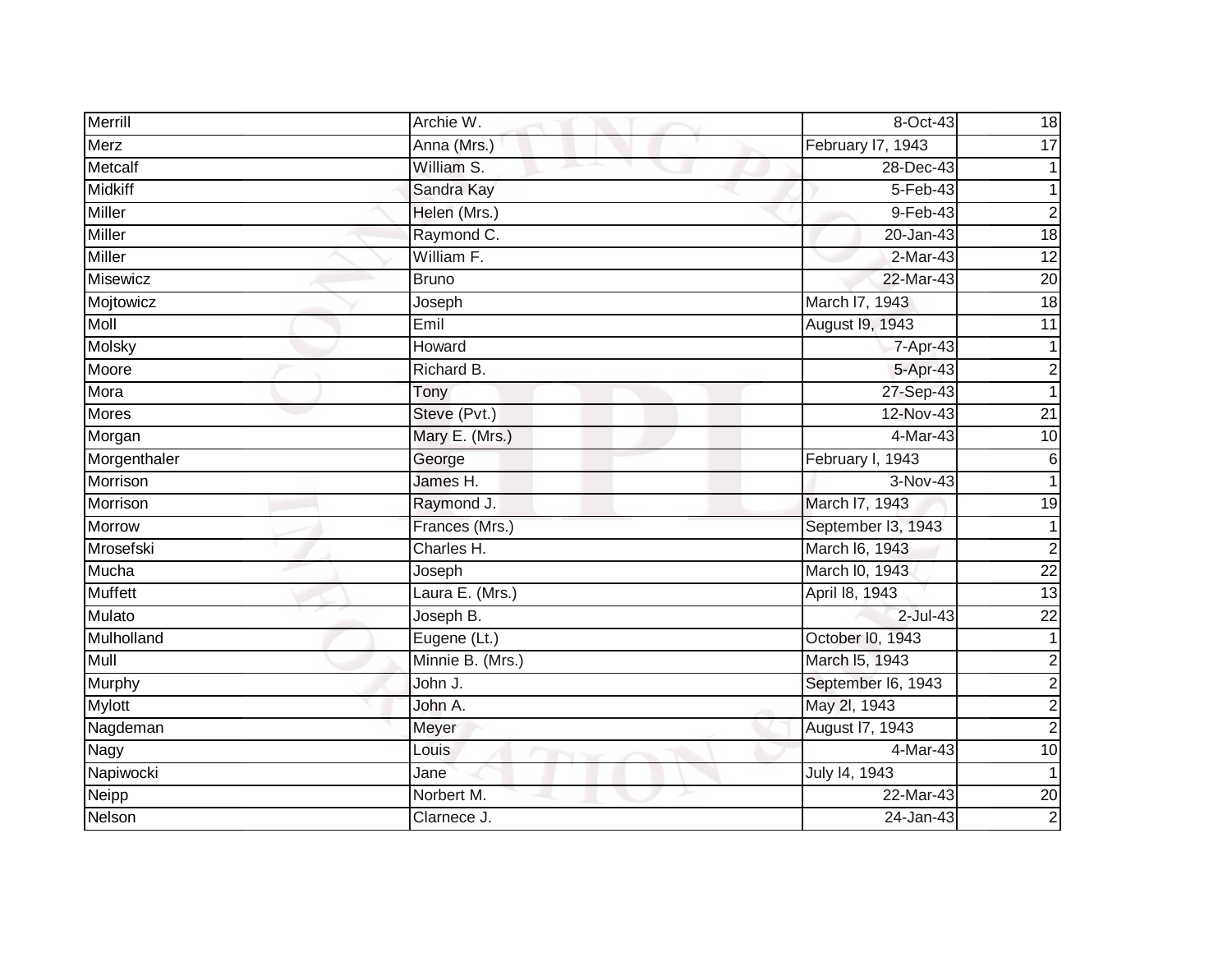| Nelson        | Edward (Pvt.)     | March 18, 1943          |                 |
|---------------|-------------------|-------------------------|-----------------|
| Nelson        | Russell G. (Sgt.) | $2$ -Jun-43             |                 |
| Nemeth        | Raymond J.        | 28-Feb-43               | 10              |
| Nicholson     | Donald            | 9-Aug-43                |                 |
| Nicksic       | Michael           | $25 -$ Jul-43           | 7               |
| Nielsen       | Dora (Mrs.)       | $13-May-43$             | 13              |
| <b>Norris</b> | Arthur            | 12-Dec-43               |                 |
| <b>Norris</b> | Karl D.           | 5-Jan-43                | 5               |
| Novak         | Raymond J.        | 9-Dec-43                | 1               |
| Nowland       | Mary B. (Mrs.)    | <b>January 18, 1943</b> | $\overline{2}$  |
| O'Connor      | James G.          | April 2I, 1943          | $\overline{26}$ |
| O'Connor      | William E.        | $7 - Jan-43$            | 9               |
| O'Donnell     | Elizabeth (Mrs.)  | 12-May-43               | $\overline{24}$ |
| O'Mera        | John              | 29-Jan-43               | $\overline{11}$ |
| Olds          | Ella (Mrs.)       | 8-Apr-43                | $\overline{6}$  |
| Olenik        | Joseph (Pvt.)     | $4$ -Oct-43             | 1               |
| Olson         | Selma (Mrs.)      | 4-Aug-43                | 11              |
| Osteen        | Leo               | May II, 1943            | 1               |
| Oster         | Winifred (Mrs.)   | 5-Dec-43                | $\overline{13}$ |
| Pack          | Joseph            | 3-Dec-43                | 31              |
| Paczolt       | Steve (Lt.)       | 20-Dec-43               | 10              |
| Page          | Emma (Mrs.)       | October 12. 1943        | $\overline{2}$  |
| Pagels        | Grace (Mrs.)      | 3-Jan-43                | 11              |
| Palacz        | Thomas            | 24-Feb-43               | $\,6$           |
| Palko         | Adam M.           | <b>January 18, 1943</b> | $\,6$           |
| Palm          | Bernice A. (Mrs.) | 20-Apr-43               |                 |
| Paloney       | Michael           | April II, 1943          | $\overline{2}$  |
| Papke         | Minnie (Mrs.)     | April II, 1943          | $\overline{2}$  |
| Paszotta      | Herbert (Cpl.)    | December I9, 1943       |                 |
| Patterson     | Mildred (Miss)    | 9-Apr-43                |                 |
| Pavelka       | Eva (Mrs.)        | 22-Feb-43               | 14              |
| Pease         | Robert A.         | $2-Mar-43$              |                 |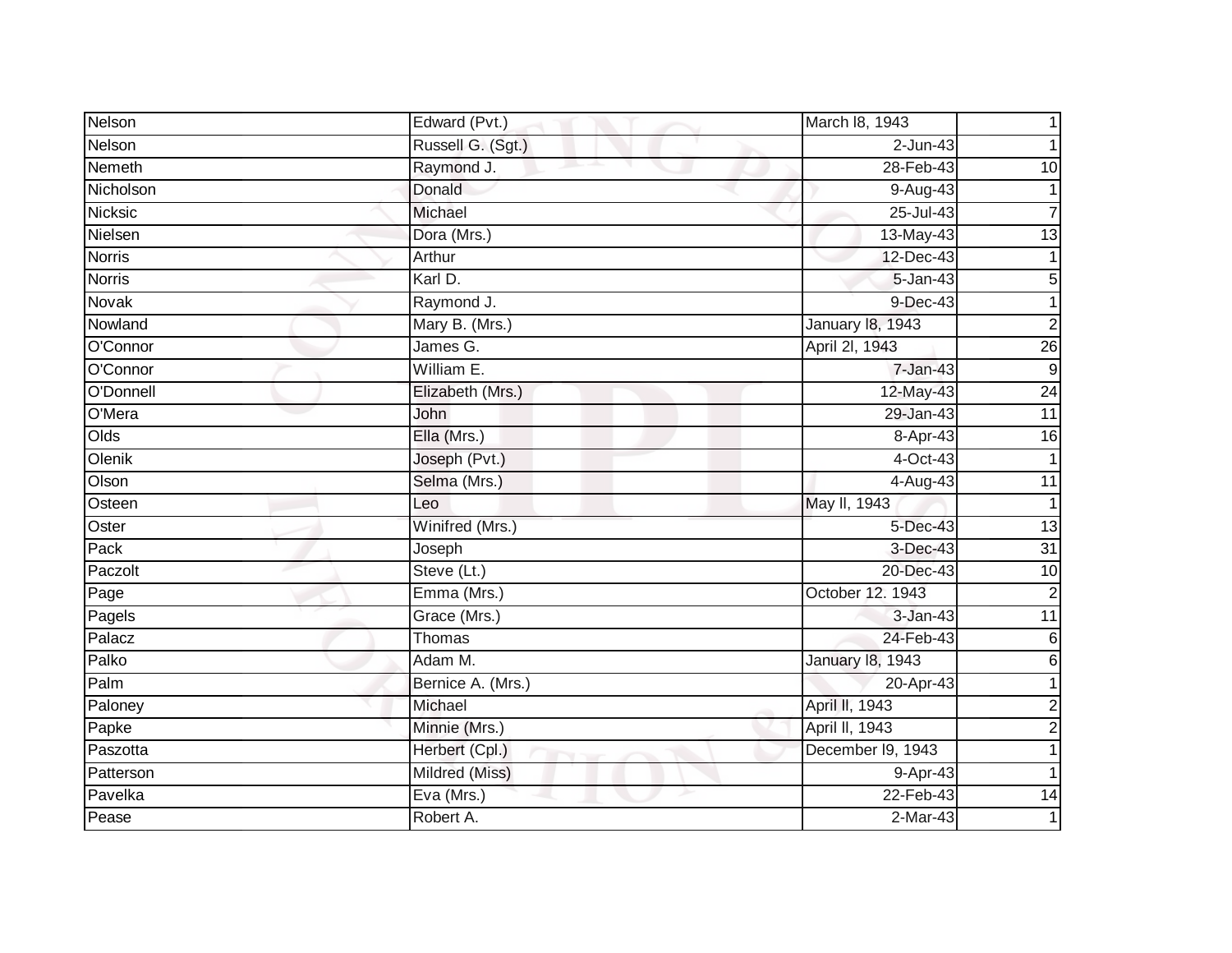| Pensyl          | James A. (Pvt.)  | August II, 1943   | $\overline{c}$          |
|-----------------|------------------|-------------------|-------------------------|
| Pesta           | Ignatz           | 26-Mar-43         | $\overline{17}$         |
| Peterson        | Charles J.       | 8-Jan-43          | $\overline{17}$         |
| Petrie          | Samuel H.        | 29-Oct-43         | 10                      |
| Petro           | Joseph           | $3-Feb-43$        | $\overline{3}$          |
| Petrowski       | William F.       | November I6, 1943 | 13                      |
| Pettibone       | Dora (Mrs.)      | 26-Mar-43         | 1                       |
| <b>Phillips</b> | Isaac            | 8-Apr-43          |                         |
| Piepho          | August           | $1-Feb-43$        | 2                       |
| Pinneo          | George W.        | April 18, 1943    | $\overline{22}$         |
| Pinney          | Edward M.        | November I0, 1943 | $\overline{21}$         |
| Pinto           | Peter            | October 3I, 1943  |                         |
| Plutul          | Frank            | 3-Dec-43          |                         |
| Poffenberger    | Charles L.       | 24-Feb-43         | 2                       |
| Pokorski        | Theodore F.      | 15-Mar-43         | 2                       |
| Polito          | Antonia (Mrs.)   | January 3I, 1943  | $\mathbf 2$             |
| Pondo           | Joseph           | $6$ -Jul-43       | 1                       |
| Popovich        | Alex             | 26-Apr-43         | 11                      |
| Potis           | Bessie (Mrs.)    | 22-Mar-43         | 4                       |
| Pow             | Alex (Dr.)       | 28-Feb-43         | $\overline{11}$         |
| Poznanski       | Elizabeth (Mrs.) | $2$ -Feb-43       | $\overline{14}$         |
| Proeschold      | Mary F.          | 12-May-43         | 14                      |
| Purbaugh        | Robert W.        | 13-Apr-43         | $\overline{2}$          |
| Raasch          | Charles          | 15-Jan-43         | $\overline{17}$         |
| Raby            | Olive (Mrs.)     | 21-Mar-43         | 3                       |
| Raby            | Omer             | March 18, 1943    | $\mathbf 2$             |
| Rakow           | Clara M. (Mrs.)  | $6$ -Jan-43       | $\overline{\mathbf{c}}$ |
| Ramthun         | Frank            | April II, 1943    | $\overline{c}$          |
| Rath            | Charles          | 4-May-43          | $\mathbf 2$             |
| Ratliff         | Maudie (Mrs.)    | 29-Apr-43         | $\overline{13}$         |
| Raymond         | Joanne           | 15-Apr-43         | 15                      |
| Reed            | Wesley J.        | January 6. 1943   | $\overline{2}$          |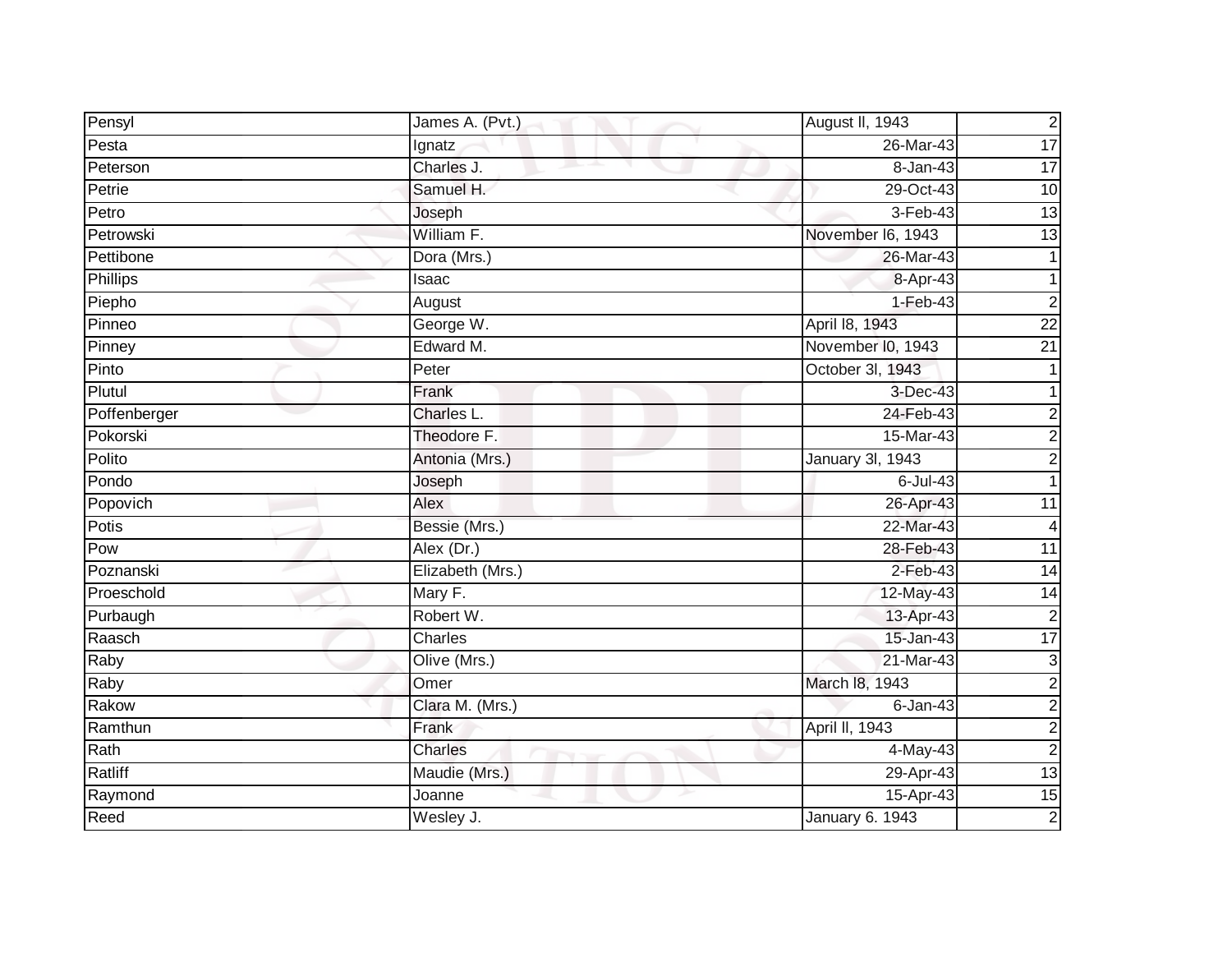| Reeder      | George M.          | 13-Apr-43          | $\overline{\mathbf{c}}$ |
|-------------|--------------------|--------------------|-------------------------|
| Reinert     | Richard            | 22-Feb-43          | $\overline{\mathbf{c}}$ |
| Reubens     | Nora (Mrs.)        | 8-Mar-43           |                         |
| Rexwinkle   | Fred D.            | 24-Jan-43          |                         |
| Reynolds    | Terence            | $26 - Jan-43$      | 2                       |
| Rice        | Marjorie E. (Mrs.) | October 3I, 1943   | 2                       |
| Richter     | Harold B.          | 22-Sep-43          | $\overline{c}$          |
| Riley       | John A.            | 13-Sep-43          | $\overline{c}$          |
| <b>Rios</b> | Margaret V. (Mrs.) | 14-Feb-43          | $\overline{12}$         |
| Ritsena     | Jacob F.           | 29-Aug-43          | 1                       |
| Robinson    | (infant girl)      | January II, 1943   | $\overline{\mathbf{c}}$ |
| Robinson    | George             | November I0, 1943  | $\overline{c}$          |
| Rock        | Albert             | May 10, 1943       | $\overline{2}$          |
| Rockwell    | Addie (Mrs.)       | 26-Apr-43          | $\overline{2}$          |
| Rodman      | <b>Bernard</b>     | 24-Feb-43          | 18                      |
| Rodovich    | George (Pvt.)      | 17-May-43          | 1                       |
| Rohon       | Andrew             | 18-Apr-43          | $\overline{17}$         |
| Rompa       | <b>Nick</b>        | March 3I, 1943     | 24                      |
| Rooney      | Esther (Mrs.)      | April 19, 1943     | $\overline{11}$         |
| Rosembaum   | William            | 23-Apr-43          | $\overline{22}$         |
| Ross        | Mary (Mrs.)        | 13-Jun-43          | 2                       |
| Ross        | Melvin C.          | 4-Feb-43           | $\overline{11}$         |
| Ross        | Peter              | September I6, 1943 |                         |
| Roth        | James E. (Lt.)     | 20-Apr-43          | 1                       |
| Rudolph     | John               | 29-Jul-43          | 13                      |
| Ruffin      | Jeff (Pvt.)        | June II, 1943      | $\overline{c}$          |
| Rusko       | Laddy L. (Sgt.)    | 3-Sep-43           | $\overline{2}$          |
| Russell     | John M.            | 7-Apr-43           | $\overline{25}$         |
| Salyi       | Frank              | 12-Sep-43          |                         |
| Sanders     | Thalia (Mrs.)      | 7-Sep-43           | $\,6$                   |
| Sauser      | Andrew             | $4-Feb-43$         | $\overline{2}$          |
| Schedell    | Mabel (Mrs.)       | 29-Jan-43          | 20                      |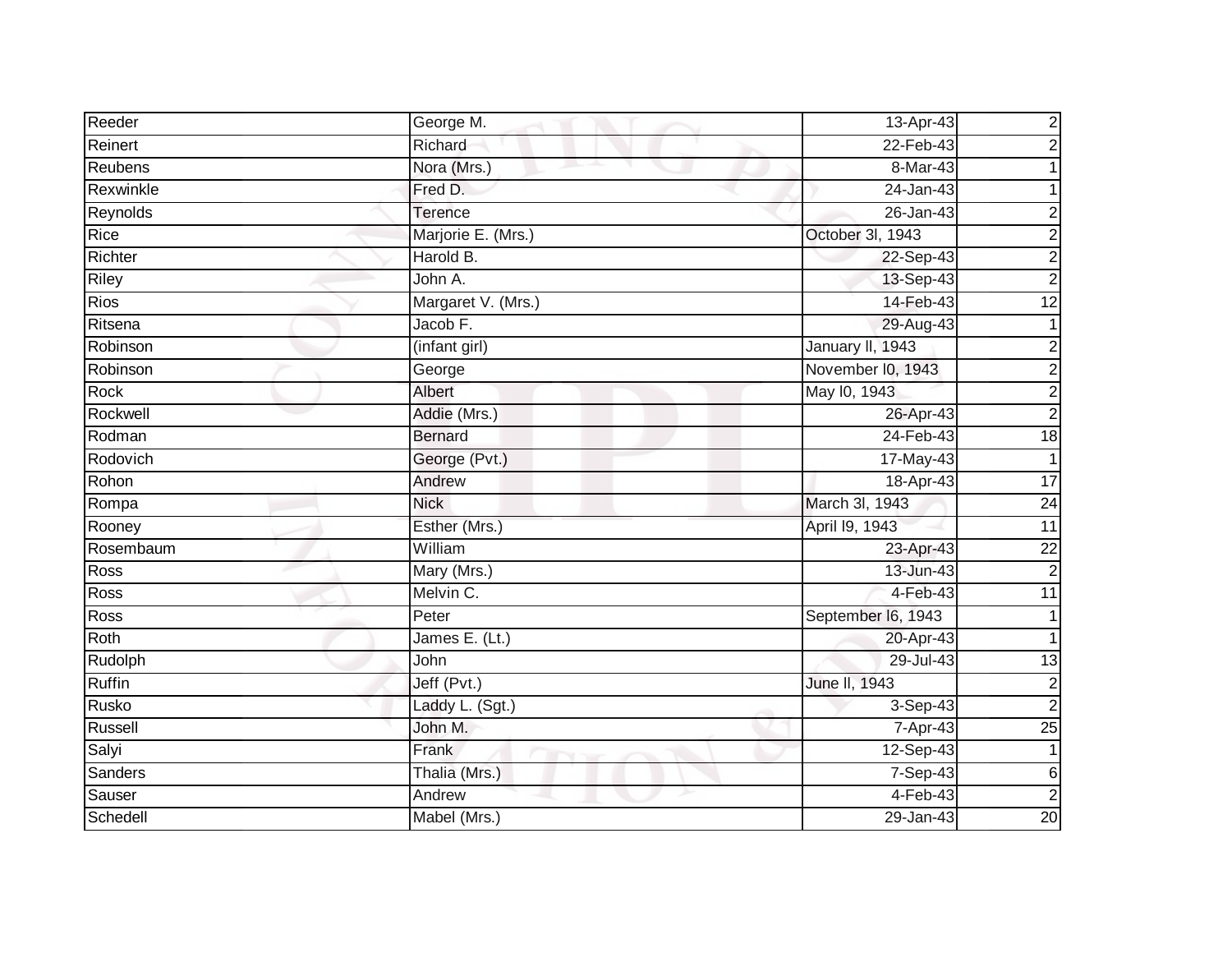| Scheidt         | Frank            | November 2l, 1943                     |
|-----------------|------------------|---------------------------------------|
| Scheidt         | Thelma (Mrs.)    | March 3I, 1943<br>$\overline{21}$     |
| Schmal          | George           | April 16, 1943                        |
| Schneider       | Augusta (Mrs.)   | May 2l, 1943                          |
| Schoch          | Roy M. (Sgt.)    | September I5, 1943<br>$\overline{14}$ |
| <b>Schock</b>   | Frank E.         | 28-Apr-43<br>18                       |
| Schoeler        | Oscar E.         | April II, 1943                        |
| Schroeder       | John (M/Sgt.)    | March 17, 1943                        |
| Schroth         | Clem             | 29-Mar-43                             |
| Schumm          | William J.       | August 18, 1943                       |
| Schwarzentruber | D.P.             | April 18, 1943<br>$\overline{17}$     |
| Scott           | Roy              | 22<br>22-Jan-43                       |
| Seberger        | M. Jacob         | 2-Aug-43                              |
| Sedor           | John (Lt.)       | 7-Jan-43                              |
| Shorr           | Samuel           | $7-May-43$<br>$\overline{27}$         |
| Shortridge      | Ernest L.        | 12-May-43                             |
| Shurman         | Edwin J. (Lt.)   | July II, 1943                         |
| Sidauge         | Joseph           | $\overline{12}$<br>28-Mar-43          |
| Siddens         | Ella (Mrs.)      | 29-Jan-43                             |
| Sikora          | Anna (Mrs.)      | 4-Mar-43                              |
| Silva           | Casillo          | 17<br>April II, 1943                  |
| Siminski        | William A. (Dr.) | 24-May-43                             |
| <b>Simkins</b>  | Lester C. (Pfc.) | 14-Feb-43                             |
| Simpson         | Luella M. (Mrs.) | $\overline{12}$<br>7-Mar-43           |
| Sinclair        | Clara (Mrs.)     | 15-Mar-43                             |
| Sister          | M. Josephine     | 13<br>June 14, 1943                   |
| Sjoerdsma       | Raymond          | $\overline{17}$<br>4-Apr-43           |
| Slater          | William E.       | 22-Oct-43                             |
| Sloboda         | Frank J. (Pvt.)  | 24-Oct-43<br>13                       |
| Slocum          | Mary (Mrs.)      | $\overline{19}$<br>July 2I, 1943      |
| Smith           | Charles A.       | $\overline{21}$<br>March I7, 1943     |
| <b>Smith</b>    | Clayton (Lt.)    | September 2I, 1943                    |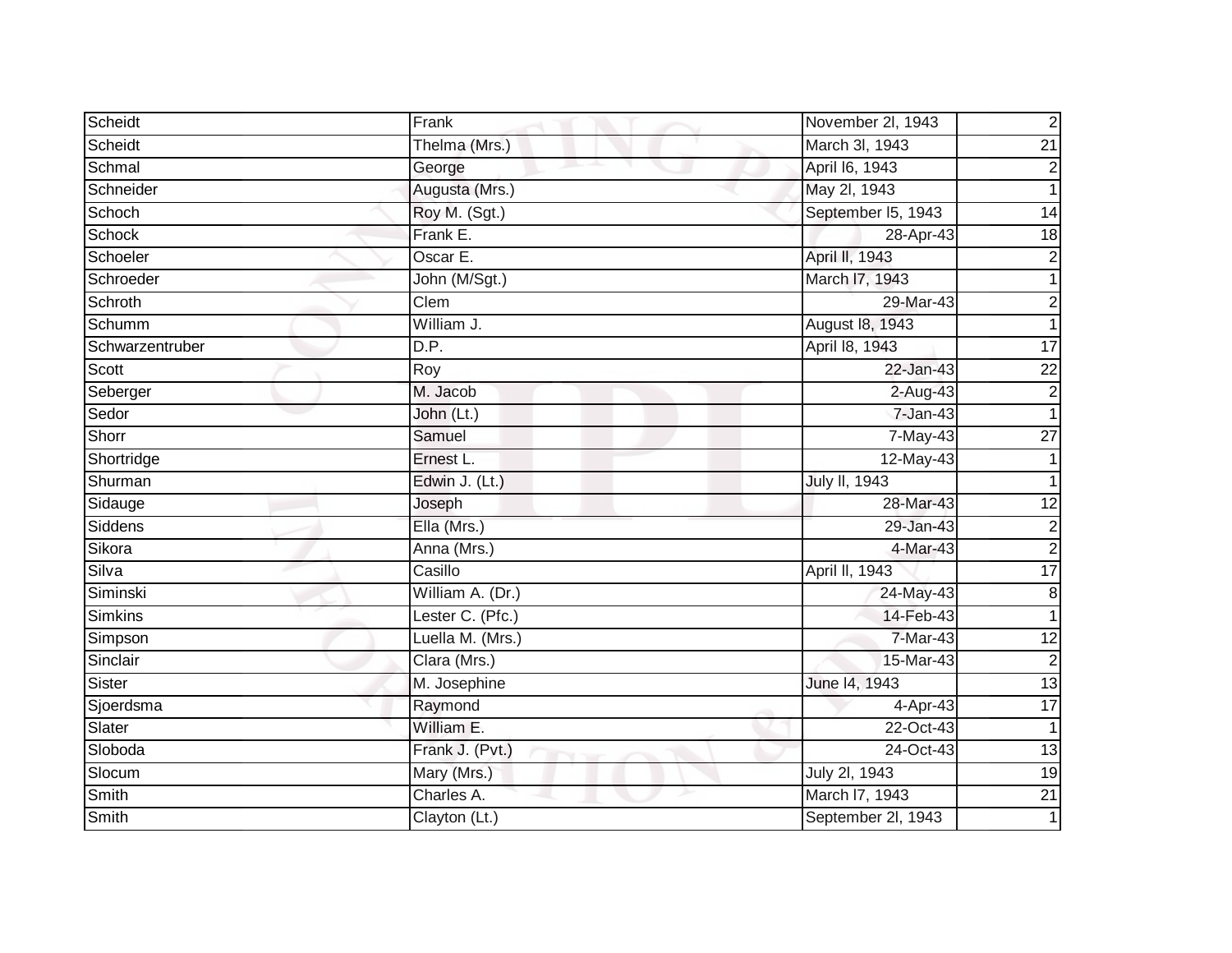| Smith          | Eldon (Lt.)         | 28-Sep-43         |                 |
|----------------|---------------------|-------------------|-----------------|
| Smith          | Glenn               | 4-Jun-43          |                 |
| Smith          | Lydia (Mrs.)        | April II, 1943    | 2               |
| Snoddy         | Henriette O. (Mrs.) | January 18, 1943  | $\overline{c}$  |
| Snyder         | Eugene (Pvt.)       | $23 -$ Jul-43     |                 |
| Sofianos       | Louis               | 20-Apr-43         | 8               |
| Sopsic         | Peter               | 25-Jul-43         | $\overline{7}$  |
| Soulias        | Theodosios          | 4-Apr-43          | $\overline{c}$  |
| Sowinski       | <b>Barthalmew</b>   | 4-May-43          | $\overline{c}$  |
| Spannon        | Johanna (Mrs.)      | 13-May-43         | $\overline{13}$ |
| Spebar         | John                | April 19, 1943    | 8               |
| Spenner        | Frances M. (Mrs.)   | 22-Feb-43         | $\overline{c}$  |
| Spichalsky     | Alta (Miss)         | 22-Aug-43         | 1               |
| Spilly         | William S. (Pvt.)   | 13-Apr-43         | 2               |
| Spivack        | Clara D. (Mrs.)     | April 19, 1943    | 2               |
| Spoljoric      | Louis               | 27-Apr-43         | 1               |
| Sporman        | Leonard (Sgt.)      | 8-Apr-43          |                 |
| Spurlock       | Richard             | 23-Aug-43         | 16              |
| St. Clair      | Pearl               | April 19, 1943    | 11              |
| Stanford       | Isaac C.            | 4-Mar-43          | $\overline{2}$  |
| <b>Steele</b>  | May N. (Mrs.)       | May 17, 1943      | 14              |
| Steelman       | Richard             | 7-Jan-43          | 1               |
| Sterling       | Bertha (Mrs.)       | $4-Jan-43$        | 10              |
| <b>Stewart</b> | H.R.                | 13-Apr-43         | $6\phantom{1}6$ |
| <b>Stewart</b> | Leslie A. (Sgt.)    | 2-Mar-43          | $\overline{12}$ |
| <b>Stewart</b> | Oscar               | 5-May-43          | 24              |
| <b>Stewart</b> | <b>Richard Lynn</b> | February II, 1943 | $\mathbf 2$     |
| <b>Stofik</b>  | Paul (Pfc.)         | 23-Jul-43         | $\overline{13}$ |
| Stoltz         | Mary (Mrs.)         | 24-Sep-43         | 1               |
| Stonebreaker   | Eugene              | 15-Jan-43         | 12              |
| Stroria        | John                | 23-Mar-43         | 1               |
| <b>Struss</b>  | Rose (Mrs.)         | 23-Dec-43         | $\overline{14}$ |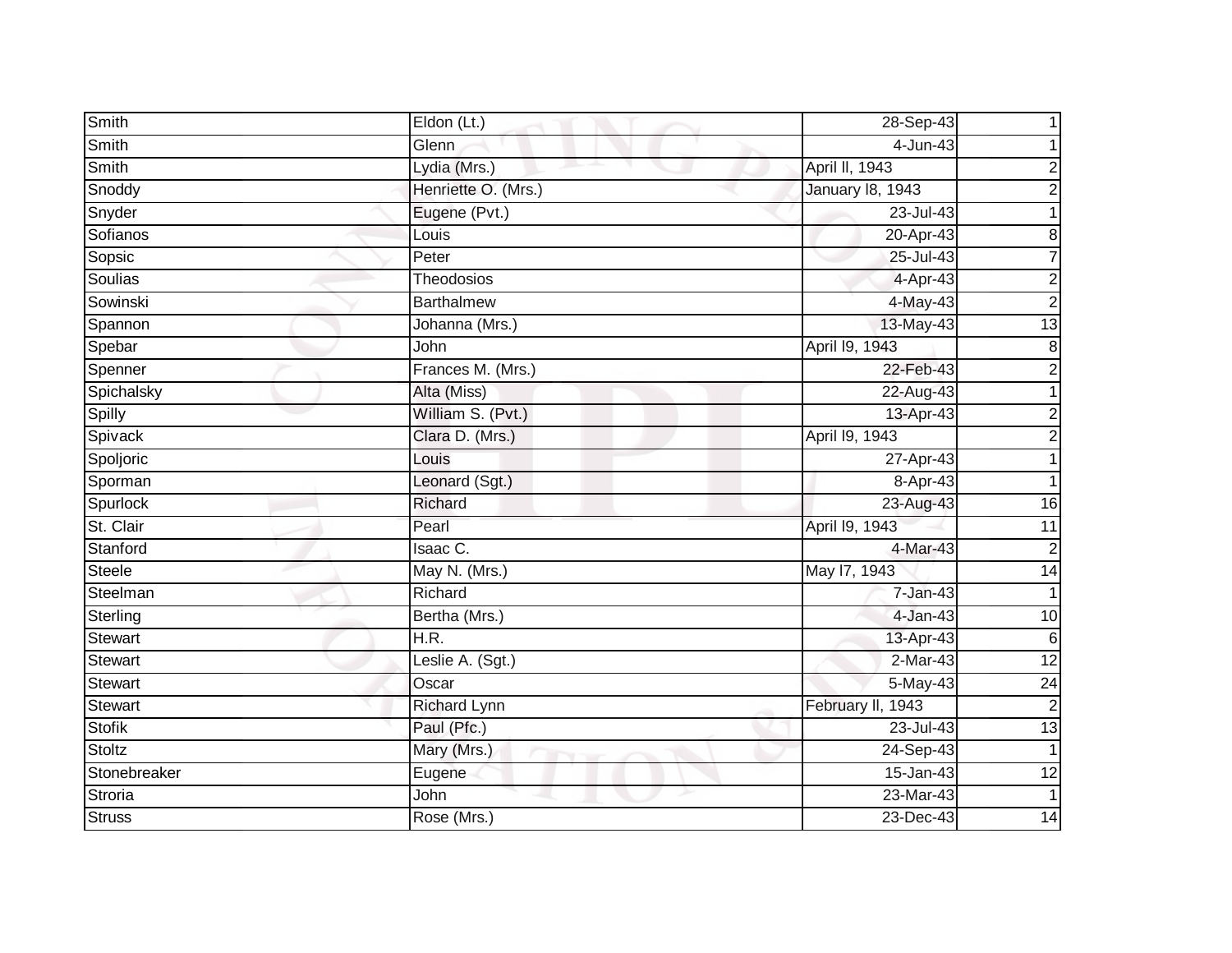| Studabaker    | Hugh D. (Mrs.)     | February I, 1943  | 6               |
|---------------|--------------------|-------------------|-----------------|
| Such          | Mary (Mrs.)        | $4-Feb-43$        | $9\,$           |
| Sugar         | Aron               | September I, 1943 | $\overline{30}$ |
| Sullivan      | Mary (Mrs.)        | 9-Apr-43          | $\overline{17}$ |
| Sullivan      | Walter D.          | 9-Apr-43          | 17              |
| Sutton        | Ida (Mrs.)         | 26-Feb-43         | 17              |
| Svitko        | Susanna (Mrs.)     | 15-Jan-43         | $\overline{22}$ |
| Swanson       | Olga (Mrs.)        | $4$ -May-43       | 10              |
| Swienton      | Hattie (Mrs.)      | 15-Jan-43         | 12              |
| Swiontek      | <b>Marlene Fae</b> | 29-Mar-43         | $\overline{2}$  |
| Symmes        | William E.         | 25-May-43         | $\overline{c}$  |
| <b>Szalia</b> | Joseph             | June 18, 1943     | 1               |
| Szmiedzinski  | Andrew             | 28-Feb-43         | $\overline{c}$  |
| Szymoniak     | Mary (Mrs.)        | 24-Feb-43         | 6               |
| Talabay       | Anna (Mrs.)        | 8-Mar-43          | $\overline{2}$  |
| Talijanor     | M. K. (Mrs.)       | $6$ -Jan-43       |                 |
| Tarr          | Katherine (Mrs.)   | $23$ -Feb-43      | 11              |
| Tavarczyk     | Charles (Pfc.)     | October 3I, 1943  |                 |
| Taylor        | <b>Patrick Dow</b> | 23-Mar-43         | $\overline{2}$  |
| Tennant       | Thomas R.          | March I, 1943     |                 |
| Terpstra      | William (Mrs.)     | 22-Jan-43         | 17              |
| Terrill       | Archie (Sgt.)      | March I7, 1943    |                 |
| Tharp         | Helen (Mrs.)       | 26-Apr-43         | 2               |
| Thirion       | Joseph             | $2-Auq-43$        | 8               |
| Thompson      | Ben                | 4-Mar-43          |                 |
| Tilton        | Alice (Mrs.)       | November I5, 1943 | 10              |
| <b>Tipes</b>  | Sally              | July II, 1943     |                 |
| Toth          | John (Jr.) (Sgt.)  | 27-Apr-43         | 13              |
| Toth          | Mary (Mrs.)        | 7-Jan-43          | $\overline{12}$ |
| Toth          | Nicholas G.        | 7-Nov-43          |                 |
| Traeger       | Edith M. (Mrs.)    | July I, 1943      |                 |
| Trbovich      | Benjamin G.        | April II, 1943    | 2               |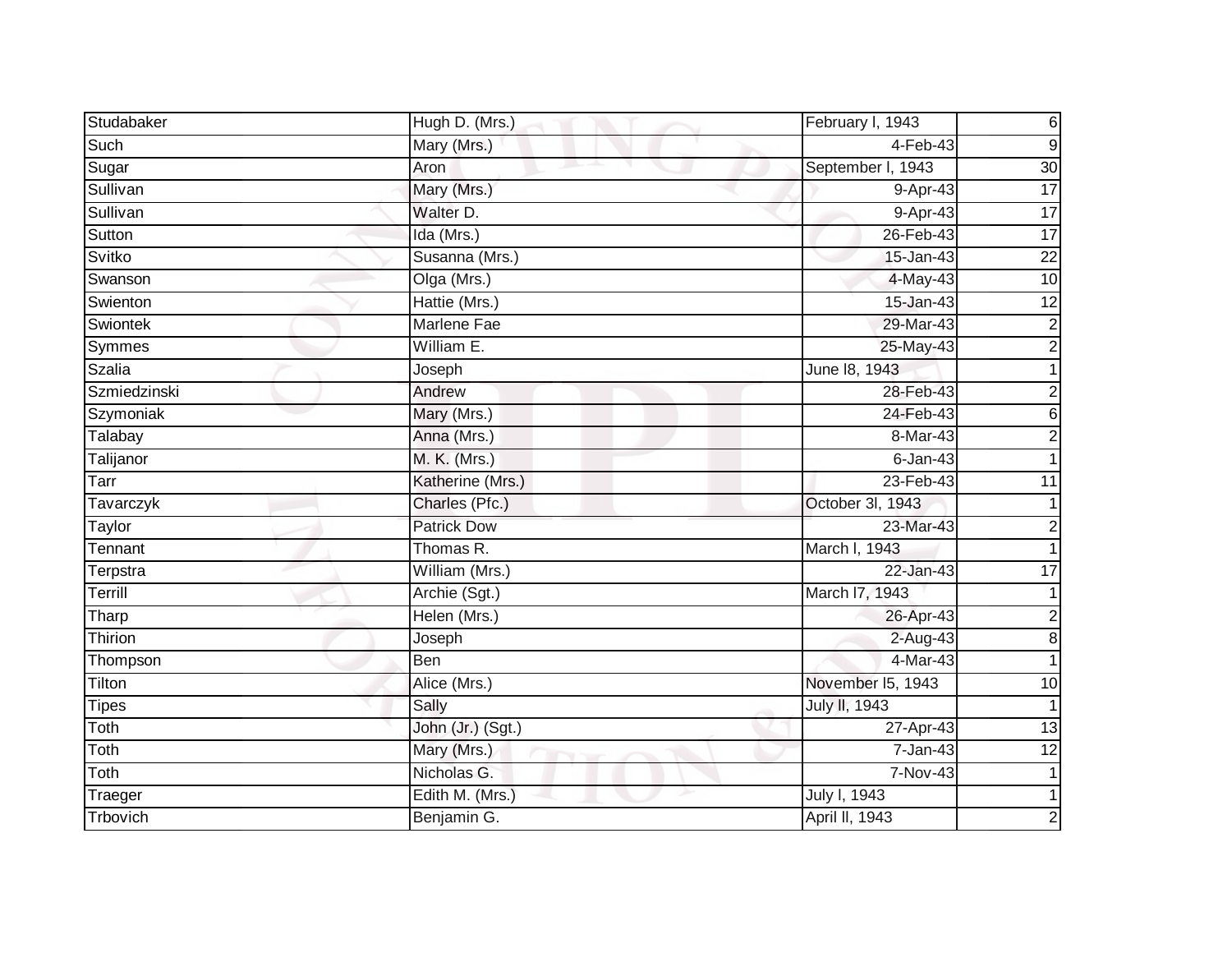| Trejo        | Sisto                            | November I5, 1943            |
|--------------|----------------------------------|------------------------------|
| Trzcinski    | Edward A.                        | 25-May-43                    |
| Tuley        | Ida (Mrs.)                       | 8-Jan-43                     |
| Tweeter      | Gerald R.                        | 24-Dec-43                    |
| Tyrka        | Louis (Pvt.)                     | $5 - Feb - 43$               |
| Ulsas        | Charles A.                       | 15-Mar-43                    |
| <b>U</b> sas | Frances (Mrs.)                   | 13<br>April 18, 1943         |
| Upshaw       | lela                             | 19<br>29-Sep-43              |
| Uram         | George M.                        | 27-Jan-43                    |
| Urbanski     | Michael (Rev.)                   | 7-Mar-43                     |
| Urich        | Joseph                           | December 14, 1943            |
| Utley        | William L. (t/sgt.)              | 10-Oct-43                    |
| Valihnac     | Mary (Mrs.)                      | April I, 1943                |
| Van Dyke     | Orris H.                         | $\overline{20}$<br>8-Aug-43  |
| Van Slyck    | Sarah (Mrs.)                     | 17<br>26-Feb-43              |
| Van Tress    | William H.                       | August 16, 1943              |
| Vandermark   | Anthony M. (Lt.)                 | 8-Apr-43                     |
| VanGieson    | Clarence                         | 4-Mar-43<br>10               |
| Vargo        | Lena (Mrs.)                      | 12-Jan-43                    |
| Vespo        | Ferdinand (Jr.)                  | 27-Dec-43                    |
| Veudevine    | Louis                            | 17<br>February I7, 1943      |
| Villalobes   | Estanislao                       | 10<br>3-May-43               |
| Vincent      | Emma (Mrs.)                      | 12-Apr-43<br>$\overline{12}$ |
| Vraciu       | Veronica (Mrs.)                  | 22-Feb-43                    |
| Wainscott    | John M.                          | $6$ -Jun-43                  |
| Walker       | Ettie (Mrs.)                     | 4-Mar-43                     |
| Wallace      | Avenell (Mrs.)                   | 12-Dec-43                    |
| Walls        | Virgil I.                        | $3-Feb-43$                   |
| Walsh        | Timothy H.<br><b>START START</b> | March I5, 1943               |
| Walters      | Thomas B.                        | April 2I, 1943               |
| Warmus       | Mildred (Mrs.)                   | $\overline{12}$<br>28-Mar-43 |
| Warner       | <b>Max</b>                       | 27-Sep-43                    |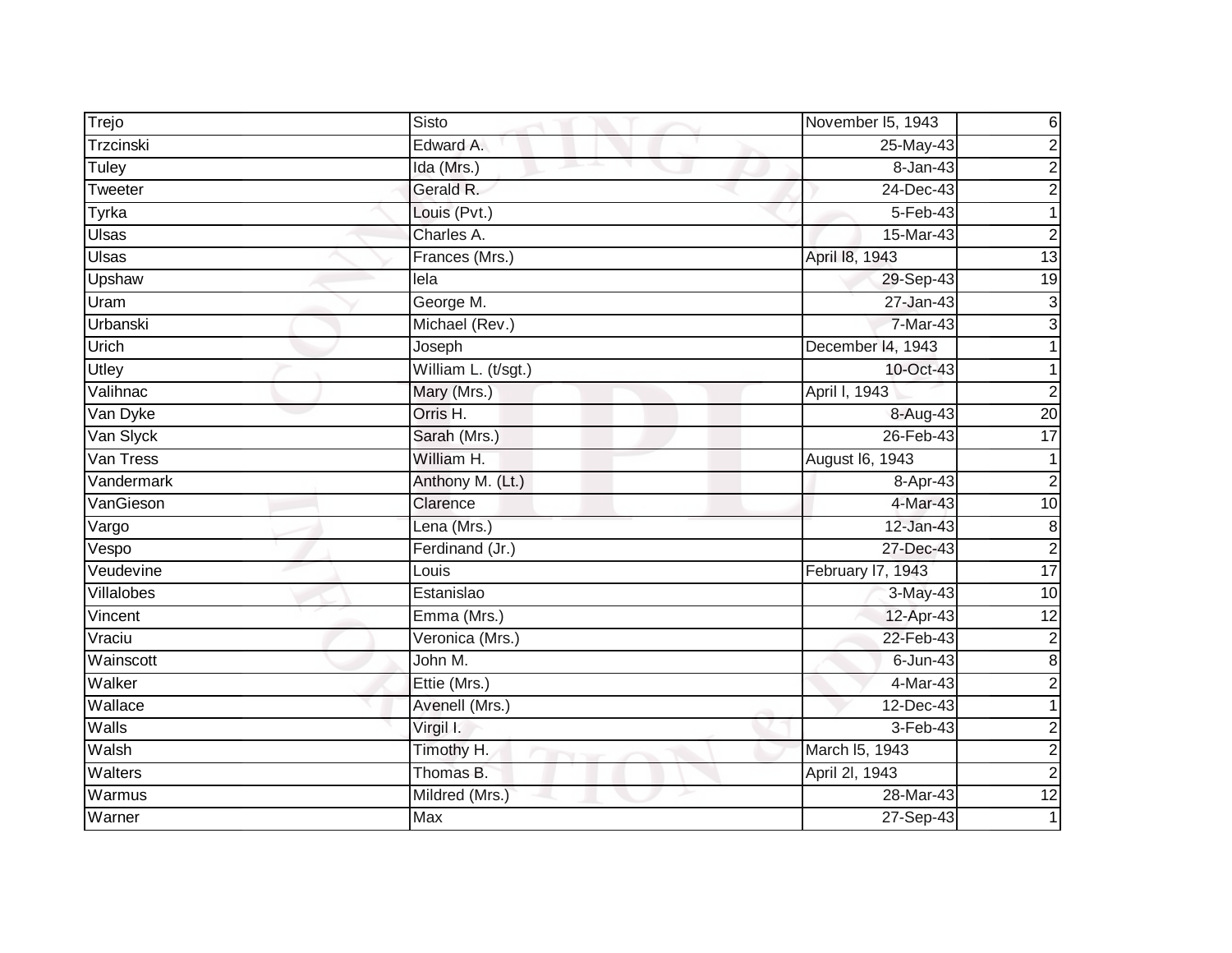| Washington     | Willard B.                     | 13-Oct-43         | $\overline{23}$         |
|----------------|--------------------------------|-------------------|-------------------------|
| Wasko          | $\overline{\text{William}}$ G. | Arpil 20, 1943    | $\infty$                |
| <b>Watkins</b> | Ada (Mrs.)                     | October 18, 1943  | 3                       |
| Webb           | Mary (Mrs.)                    | 8-Mar-43          | $\overline{\mathbf{4}}$ |
| Weedom         | (infant son)                   | February I5, 1943 | $\overline{\mathbf{c}}$ |
| Weiler         | Clarence G.                    | 24-Sep-43         | $\overline{28}$         |
| Weiss          | Anna E. (Mrs.)                 | 24-Feb-43         | $\overline{2}$          |
| Welander       | Gus                            | 8-Jun-43          |                         |
| West           | Floyd                          | February 2l, 1943 | 10                      |
| Weyand         | Joseph                         | 30-Aug-43         |                         |
| Whalen         | Walter D.                      | 4-Jun-43          | $\overline{\mathbf{c}}$ |
| White          | James M. (Dr.)                 | $6-Aug-43$        | $\overline{23}$         |
| Wilkinson      | George E.                      | January 19, 1943  | $\overline{2}$          |
| Will           | Elmer (Jr.) (Sgt.)             | December I0, 1943 | 19                      |
| Williams       | Donna                          | 8-Jan-43          | $\boldsymbol{2}$        |
| Williams       | Joseph A.                      | 12-Mar-43         | $\overline{2}$          |
| Williams       | Robert W. (S/Sgt)              | $25 -$ Jul-43     | 17                      |
| Williams       | Selma (Mrs.)                   | 22-Feb-43         | $\boldsymbol{2}$        |
| <b>Willis</b>  | Mary A. (Mrs.)                 | 24-Mar-43         | $\overline{2}$          |
| Wingard        | Lauretta (Mrs.)                | 8-Mar-43          | $\overline{2}$          |
| Wisz           | Joseph                         | 7-Apr-43          | $\overline{24}$         |
| Witter         | Leroy James                    | 24-Feb-43         | $\overline{2}$          |
| Woenig         | Dora L. (Mrs.)                 | March 18, 1943    | $\overline{2}$          |
| Wood           | Florence (Mrs.)                | January 18, 1943  | $\overline{2}$          |
| Woods          | Joseph C. (Pvt.)               | 30-Apr-43         | 17                      |
| Woodson        | Roosevelt                      | $7-Nov-43$        |                         |
| Woolley        | Bernie C.                      | February 14, 1943 | $\overline{2}$          |
| Woszczynski    | Anna (Mrs.)                    | 15-Apr-43         | 13                      |
| Yackshaw       | Michael A.                     | $30-Mar-43$       | $\mathbf 2$             |
| Yan            | Mike L.                        | October II, 1943  | $\overline{c}$          |
| Yates          | James (Pvt.)                   | 4-Oct-43          |                         |
| Yeager         | Grace P. (Mrs.)                | 28-Apr-43         | 21                      |